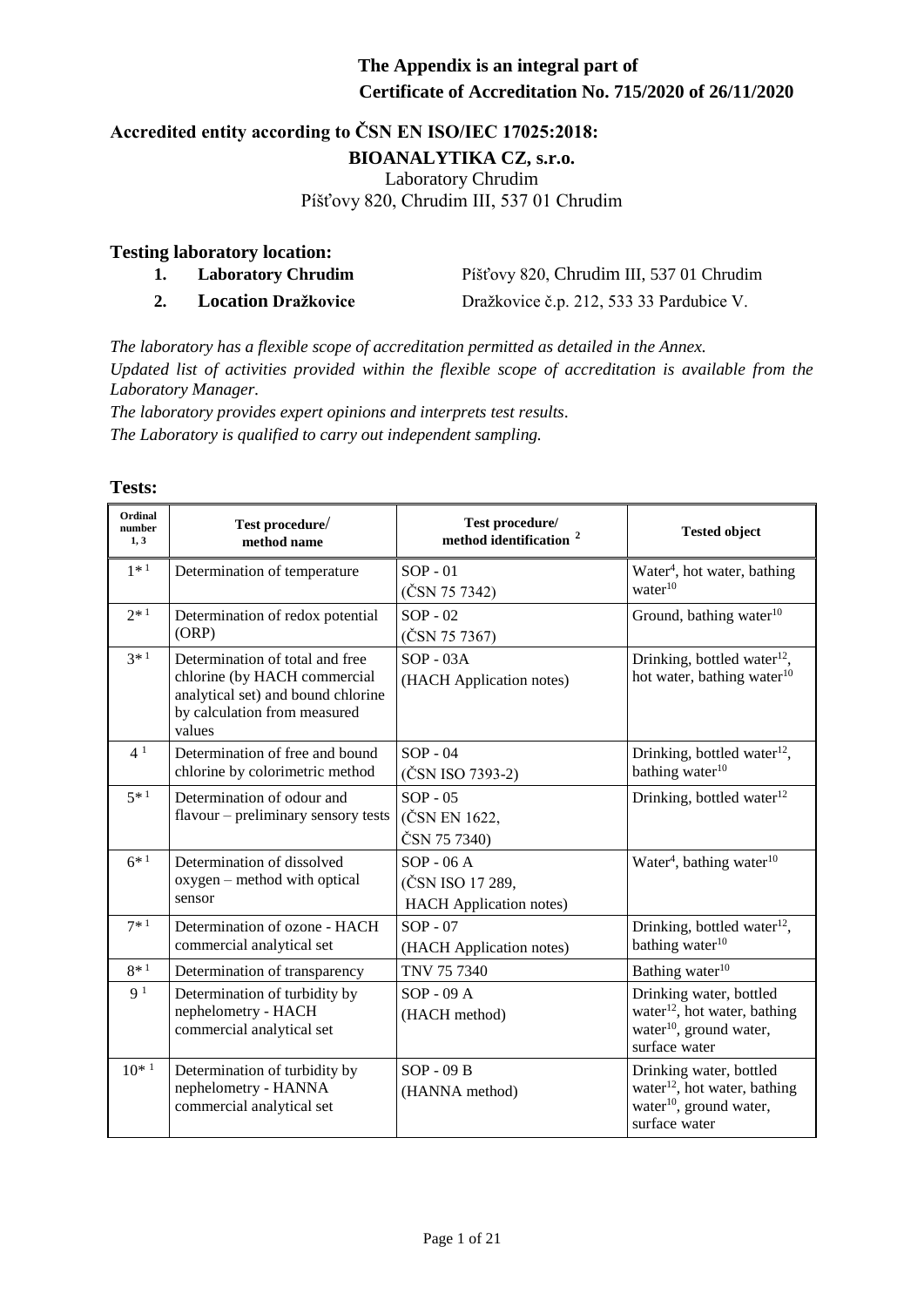| Ordinal<br>number<br>1, 3 | Test procedure/<br>method name                                                                                                                                                      | Test procedure/<br>method identification <sup>2</sup>                               | <b>Tested object</b>                                                                          |
|---------------------------|-------------------------------------------------------------------------------------------------------------------------------------------------------------------------------------|-------------------------------------------------------------------------------------|-----------------------------------------------------------------------------------------------|
| 11 <sup>1</sup>           | Determination of pH by<br>potentiometry                                                                                                                                             | $SOP - 11$<br>(ČSN 46 5735 p. 5.9,<br>ČSN ISO 10390,<br>ČSN EN 15933)               | Soils <sup>11</sup> , sludge <sup>8</sup> , sediments,<br>solid waste <sup>9</sup> , composts |
| 12 <sup>1</sup>           | Determination of conductivity                                                                                                                                                       | SOP - 12 A<br>(ČSN EN 27888)                                                        | Water <sup>4</sup> , aqueous extract <sup>5</sup>                                             |
| 13 <sup>1</sup>           | Determination of dry matter by<br>gravimetry                                                                                                                                        | $SOP - 13$<br>(ČSN 46 5735 p. 5.5,<br>ČSN EN 15934)                                 | Soils $^{11}$ , sludge <sup>8</sup> , solid<br>waste <sup>9</sup> , composts, sediments       |
| 14 <sup>1</sup>           | Determination of combustibles<br>(ash) by gravimetry                                                                                                                                | $SOP - 14$<br>(ČSN 46 5735 p. 5.6,<br>ČSN EN 15935)                                 | Soils <sup>11</sup> , sludge <sup>8</sup> , solid<br>waste <sup>9</sup> , composts, sediments |
| 15 <sup>1</sup>           | Determination of dissolved solids<br>(RL 105°C) by gravimetry                                                                                                                       | $SOP - 15$<br>(ČSN 75 7346)                                                         | Water <sup>4</sup> , aqueous extract <sup>5</sup>                                             |
| 16 <sup>1</sup>           | Determination of suspended solids<br>(NL $105^{\circ}$ C) and loss on ignition<br>of suspended solids (NL 550°C)<br>by gravimetry                                                   | $SOP - 16$<br>(ČSN EN 872,<br>ČSN 75 7350)                                          | Water <sup>4</sup>                                                                            |
| 17 <sup>1</sup>           | Determination of dissolved<br>inorganic salts (RAS) by<br>gravimetric method after filtration<br>through glass fibre filters                                                        | $SOP - 17$<br>(ČSN 75 7347)                                                         | Water <sup>4</sup>                                                                            |
| $18^{-1}$                 | Determination of fluoride by ion<br>selective electrode                                                                                                                             | $SOP - 18$<br>(ČSN ISO 10359)                                                       | Water <sup>4</sup> , aqueous extract <sup>5</sup>                                             |
| 19 <sup>1</sup>           | Determination of biochemical<br>oxygen demand (BOD-5) by<br>standard dilution method with<br>nitrification suppression by<br>membrane probe                                         | $SOP - 19$<br>(ČSN EN ISO 5815-1)                                                   | Water <sup>4</sup>                                                                            |
| 20 <sup>1</sup>           | Determination of chemical<br>oxygen demand with dichromate<br>(COD-Cr) by spectrophotometry -<br>HACH commercial analytical set,<br>Merck Spectroquant commercial<br>analytical set | $SOP - 20$<br>(ČSN ISO 15705<br>HACH application notes,<br>Merck application notes) | Water <sup>4</sup> , bathing water <sup>10</sup> ,<br>aqueous extract <sup>5</sup>            |
| 21 <sup>1</sup>           | Determination of chemical<br>oxygen demand with dichromate<br>$(CODCr)$ by titration method                                                                                         | $SOP - 21$<br>(ČSN ISO 6060)                                                        | Water <sup>4</sup> , hot water, aqueous<br>extract <sup>5</sup>                               |
| $22\,^1$                  | Determination of chemical<br>oxygen demand using<br>permanganate (COD-Mn) by<br>titration                                                                                           | $SOP - 22$<br>(ČSN EN ISO 8467)                                                     | Water <sup>4</sup> , bathing water <sup>10</sup> , hot<br>water, aqueous extract <sup>5</sup> |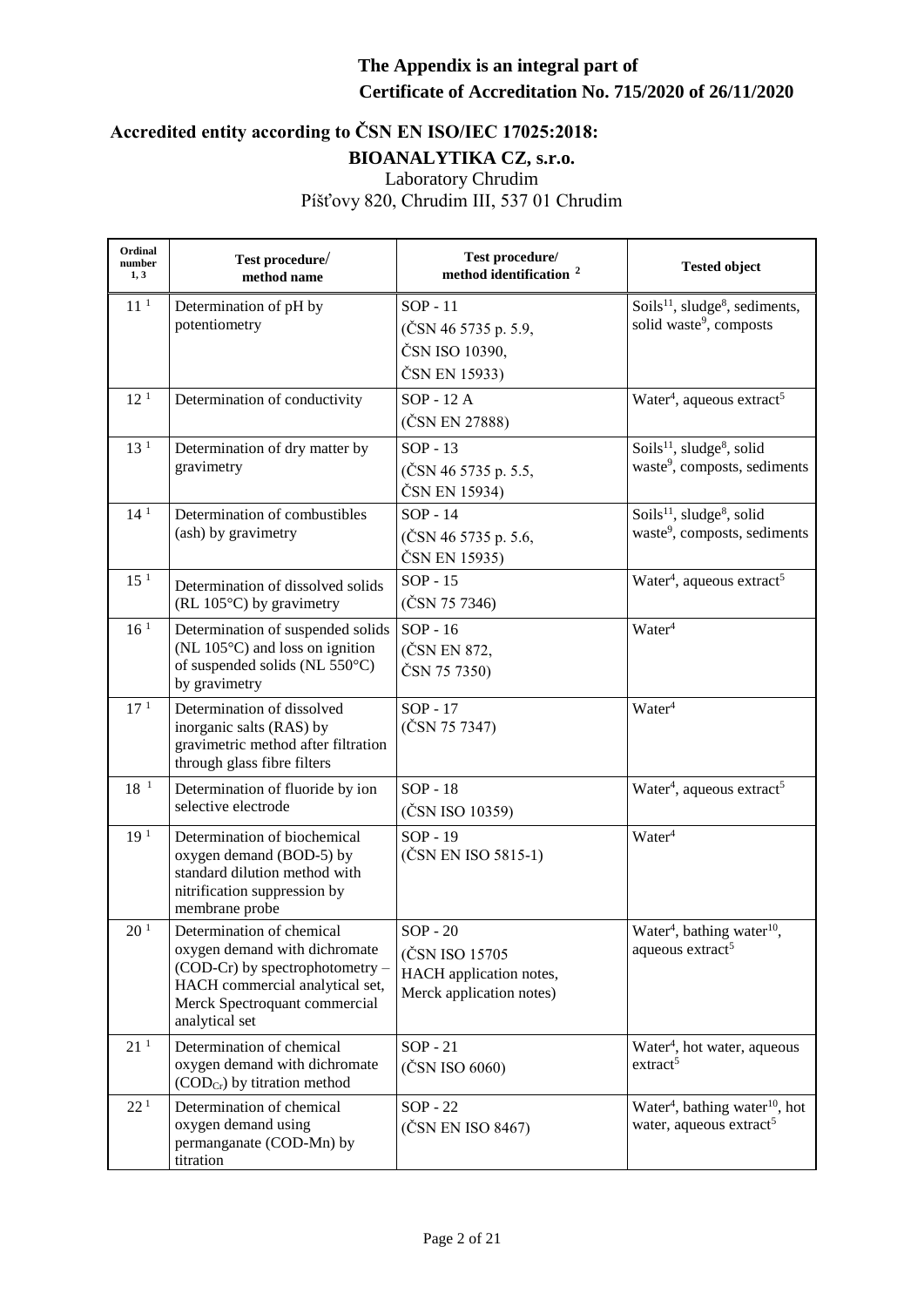| Ordinal<br>number<br>1, 3 | Test procedure/<br>method name                                                                                                                                                                                          | Test procedure/<br>method identification <sup>2</sup>                                                                              | <b>Tested object</b>                                                               |
|---------------------------|-------------------------------------------------------------------------------------------------------------------------------------------------------------------------------------------------------------------------|------------------------------------------------------------------------------------------------------------------------------------|------------------------------------------------------------------------------------|
| 23 <sup>1</sup>           | Determination of ammonium<br>(NH <sub>4</sub> +) by manual<br>spectrophotometric method,<br>ammonia nitrogen (N-NH <sub>4</sub> ) and<br>free ammonia by calculation from<br>measured values                            | $SOP - 23$<br>(ČSN ISO 7150-1,<br>Pitter, P.: Hydrochemistry, 4th<br>issue, UCT Prague 2009)                                       | Water <sup>4</sup> , hot water, aqueous<br>extract <sup>5</sup>                    |
| 24 <sup>1</sup>           | Determination of nitrite (NO2) by<br>spectrophotometry with<br>sulphosalicylic acid and N-(1-<br>naphthyl)-1,2-<br>ethylendiaminedihydrochloride<br>and nitrite nitrogen (N-NO2) by<br>calculation from measured values | $SOP - 24$<br>(ČSN EN 26777)                                                                                                       | Water <sup>4</sup> , hot water, aqueous<br>extract <sup>5</sup>                    |
| 25 <sup>1</sup>           | Determination of $N-NO3$ by ion<br>selective electrode                                                                                                                                                                  | $SOP - 25$<br>(Zbíral, J., Malý, S., Váňa M. et<br>al.: Uniform working procedures -<br>Analysis of Soils III, ÚKZÚZ<br>Brno 2011) | Soils <sup>11</sup> , sediments, sludge,<br>solid waste <sup>9</sup>               |
| 26 <sup>1</sup>           | Determination of nitrate $(NO3)$ by<br>spectrophotometry in UV range                                                                                                                                                    | $SOP - 26$<br>(Horáková, M., Lischke, P.,<br>Grünwald, A.: Chemical and<br>Physical Methods for Water<br>Analysis, Prague, 1986)   | Drinking, bottled water <sup>12</sup>                                              |
| 27 <sup>1</sup>           | Determination of total nitrogen<br>(N-total) as nitrate by<br>spectrophotometry after oxidation<br>with Merck Crack Set agent and<br>inorganic nitrogen (N-inorg.) by<br>calculation from measured values               | $SOP - 27$<br>(Merck Application notes)                                                                                            | Water <sup>4</sup> , hot water, aqueous<br>extract <sup>5</sup>                    |
| 28 <sup>1</sup>           | Determination of dissolved<br>inorganic phosphate - Merck<br>Spectroquant commercial<br>analytical set                                                                                                                  | $SOP - 28$<br>(Merck Application notes)                                                                                            | Water <sup>4</sup> , hot water, aqueous<br>extract <sup>5</sup>                    |
| 29 <sup>1</sup>           | Determination of total phosphorus<br>(P-total) after transformation to<br>phosphate by Merck Crack Set<br>agent                                                                                                         | SOP - 29<br>(Merck Application notes)                                                                                              | Water <sup>4</sup> , aqueous extract <sup>5</sup>                                  |
| 30 <sup>1</sup>           | Determination of N-NH <sub>4</sub> by<br>spectrophotometry                                                                                                                                                              | $SOP - 30$<br>(Zbíral, J., Malý, S., Váňa M. et<br>al.: Uniform working procedures -<br>Analysis of Soils III, UKZUZ<br>Brno 2011) | Soils <sup>11</sup> , sediments, sludge <sup>8</sup> ,<br>solid waste <sup>9</sup> |
| $31\,^1$                  | Determination of total and free<br>cyanides after distillation by<br>spectrophotometry                                                                                                                                  | $SOP - 31$<br>(ČSN ISO 6703-1:1995,<br>ČSN ISO 6703-2,<br>ČSN 75 7415)                                                             | Water <sup>4</sup> , aqueous extract <sup>5</sup>                                  |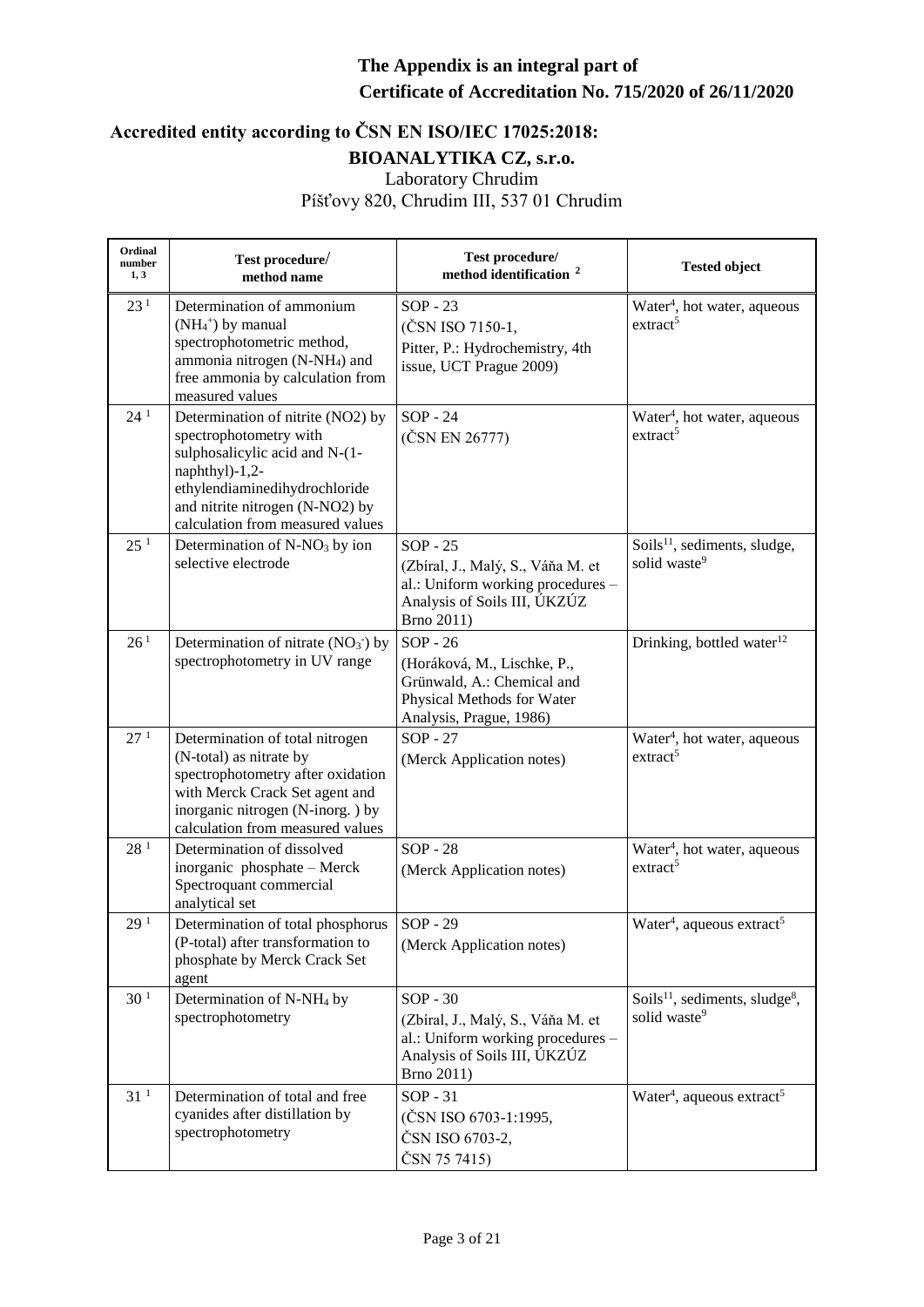| Ordinal<br>number<br>1, 3 | Test procedure/<br>method name                                                                                                                                                                                                                                                           | Test procedure/<br>method identification <sup>2</sup> | <b>Tested object</b>                                                                  |
|---------------------------|------------------------------------------------------------------------------------------------------------------------------------------------------------------------------------------------------------------------------------------------------------------------------------------|-------------------------------------------------------|---------------------------------------------------------------------------------------|
| 32 <sup>1</sup>           | Determination of univalent<br>phenols volatilising with water<br>steam by spectrophotometry with<br>aminoantipyrine                                                                                                                                                                      | $SOP - 32$<br>(ČSN ISO 6439)                          | Water <sup>4</sup> , aqueous extract <sup>5</sup>                                     |
| 33 <sup>1</sup>           | Determination of hexavalent<br>chromium $(Cr^{VI})$ by<br>spectrophotometry                                                                                                                                                                                                              | $SOP - 33$<br>(ČSN ISO 11083,<br>ČSN EN ISO 18412)    | Water <sup>4</sup> , aqueous extract <sup>5</sup>                                     |
| 34 <sup>1</sup>           | Determination of chloride by<br>silver nitrate titration according to<br>Mohr and calculation of the<br>content of water-soluble chlorides<br>in dry matter from the values<br>determined for the aqueous extract                                                                        | $SOP - 34$<br>(ČSN ISO 9297)                          | Water <sup>4</sup> , aqueous extract <sup>5</sup>                                     |
| 35 <sup>1</sup>           | Determination of chloride by<br>argentometry with<br>microcoulometric generation of<br>$Ag+$ and potentiometric detection<br>of equivalence point and<br>calculation of the content of<br>water-soluble chlorides in dry<br>matter from the values determined<br>for the aqueous extract | $SOP - 35$<br>(Labtech manual)                        | Water <sup>4</sup> , aqueous extract <sup>5</sup>                                     |
| 36 <sup>1</sup>           | Determination of sulphate by<br>titration with lead nitrate and<br>calculation of the content of<br>water-soluble sulphate in dry<br>matter from the values determined<br>for the aqueous extract                                                                                        | $SOP - 36$<br>(ČSN 75 7477)                           | Water <sup>4</sup> , aqueous extract <sup>5</sup>                                     |
| 37 <sup>1</sup>           | Determination of acid neutralizing<br>capacity (ANC-4,5) and ANC-8,3<br>by neutralization titration and<br>calculation of carbon dioxide forms<br>from measured values of ANC and<br>base neutralizing capacity BNC                                                                      | $SOP - 37$<br>(ČSN EN ISO 9963-1,<br>ČSN 75 7373)     | Drinking, ground water                                                                |
| 38 <sup>1</sup>           | Determination of base neutralizing<br>capacity (BNC-8,3) and BNC-4,5<br>by neutralization titration                                                                                                                                                                                      | SOP - 38<br>(ČSN 75 7372)                             | Drinking, ground water                                                                |
| 39 <sup>1</sup>           | Determination of the sum of<br>calcium and magnesium (water<br>hardness) and calcium by<br>complexometric method and<br>magnesium by calculation from<br>measured values                                                                                                                 | $SOP - 39$<br>(ČSN ISO 6059)                          | Drinking, bottled water <sup>12</sup> ,<br>surface and ground water,<br>heating water |
| 40 <sup>1</sup>           | Determination of Fe(II) by<br>absorption spectrometry with o-<br>phenanthroline and Fe(III) by<br>calculation from measured values                                                                                                                                                       | $SOP - 40$<br>(ČSN ISO 6332)                          | Drinking, ground water                                                                |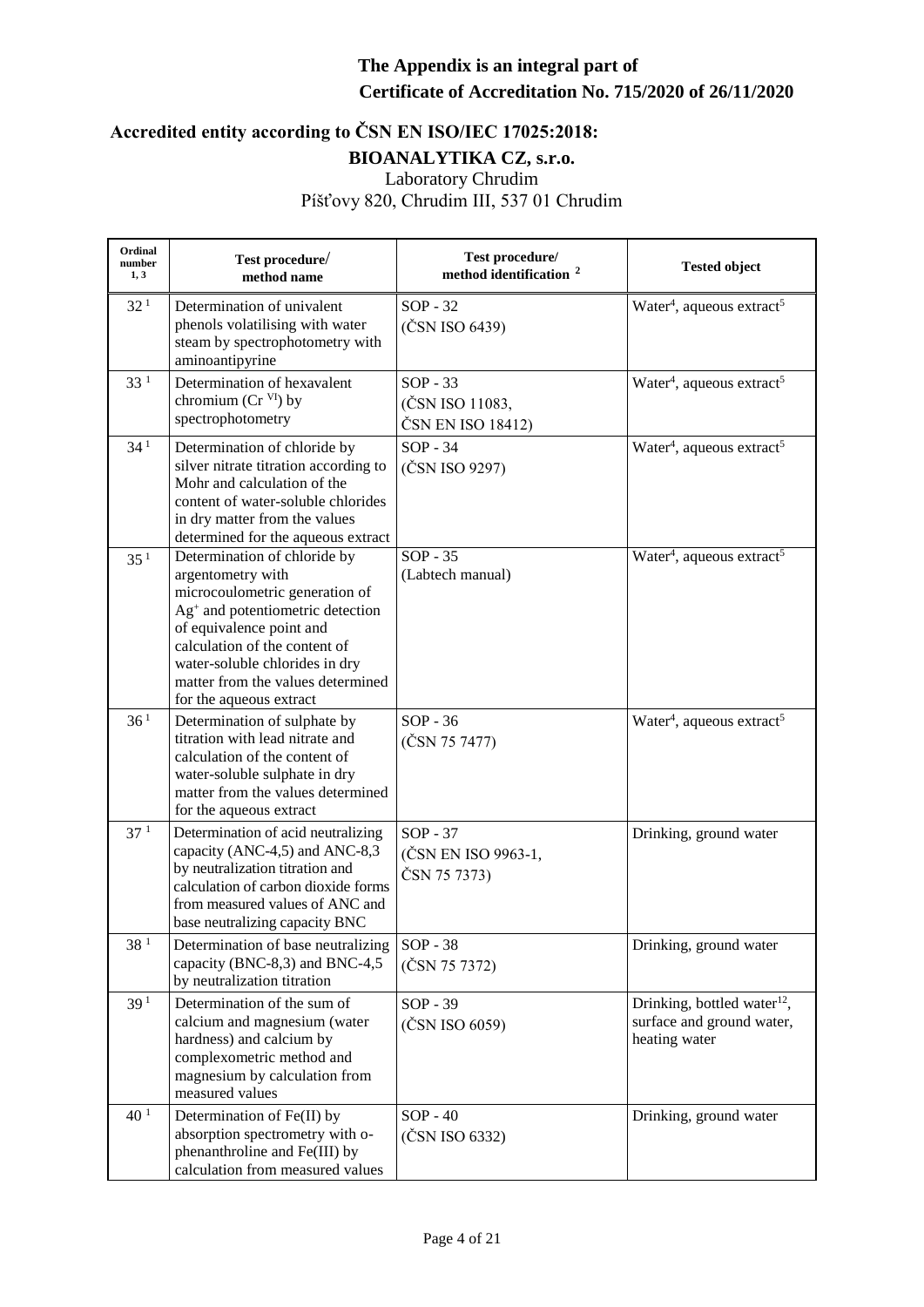| Ordinal<br>number<br>1, 3 | Test procedure/<br>method name                                                                                                                                 | Test procedure/<br>method identification <sup>2</sup>                                                | <b>Tested object</b>                                                                                                                                                                                                   |
|---------------------------|----------------------------------------------------------------------------------------------------------------------------------------------------------------|------------------------------------------------------------------------------------------------------|------------------------------------------------------------------------------------------------------------------------------------------------------------------------------------------------------------------------|
| 41 <sup>1</sup>           | Determination of elements <sup>13</sup> by<br>AAS/flame method and<br>calculation of hardness of water<br>from the measured values of<br>calcium and magnesium | $SOP - 41$<br>(ČSN EN ISO 5961,<br>ČSN ISO 7980,<br>ČSN ISO 8288,<br>ČSN 75 7400,<br>ČSN EN 1233)    | Water <sup>4</sup> , aqueous extract <sup>5</sup>                                                                                                                                                                      |
| 42 <sup>1</sup>           | Determination of elements <sup>13</sup> by<br>AAS/flame method                                                                                                 | $SOP - 42$<br>(ČSN EN ISO 5961,<br>ČSN ISO 7980,<br>ČSN EN ISO 8288,<br>ČSN 75 7400,<br>ČSN EN 1233) | Soils <sup>11</sup> , sludge <sup>8</sup> , sediments,<br>solid waste99                                                                                                                                                |
| 43 <sup>1</sup>           | Determination of elements <sup>13</sup> by<br>AAS/flame method                                                                                                 | $SOP - 43$<br>(ČSN EN ISO 5961,<br>ČSN ISO 7980,<br>ČSN EN ISO 8288,<br>ČSN 75 7400,<br>ČSN EN 1233) | Working environment,<br>emissions (absorbate,<br>condensate, filter)                                                                                                                                                   |
| 44 <sup>1</sup>           | Determination of elements <sup>14</sup> by<br>AAS/ETA method                                                                                                   | $SOP - 44$<br>(ČSN EN ISO 5961,<br>ČSN EN ISO 15586)                                                 | Water <sup>4</sup> , bathing water <sup>10</sup> ,<br>aqueous extract <sup>5</sup>                                                                                                                                     |
| 45 <sup>1</sup>           | Determination of elements <sup>14</sup> by<br>AAS/ETA method                                                                                                   | $SOP - 45$<br>(ČSN EN ISO 5961,<br>ČSN EN ISO 15586)                                                 | Soils $^{11}$ , sludge <sup>8</sup> , sediments,<br>solid waste99                                                                                                                                                      |
| 46 <sup>1</sup>           | Determination of elements <sup>14</sup> by<br>AAS/ETA method                                                                                                   | $SOP - 46$<br>(ČSN EN ISO 5961,<br>ČSN EN ISO 15586)                                                 | Working environment,<br>emissions (absorbate,<br>condensate, filter)                                                                                                                                                   |
| 47 <sup>1</sup>           | Determination of mercury by<br>analyser AMA-254                                                                                                                | $SOP - 47$<br>(ČSN 75 7440)                                                                          | Water <sup>4</sup> , aqueous extract <sup>5</sup> ;<br>Soils <sup>11</sup> , sludge <sup>8</sup> , sediments,<br>solid waste <sup>9</sup> ;<br>Emissions and working<br>environment (absorbate,<br>condensate, filter) |
| 48 <sup>1</sup>           | Determination of sodium and<br>potassium by flame emission<br>spectrometry and determination of<br>total mineralization by calculation<br>from measured values | <b>SOP - 48</b><br>(ČSN ISO 9964-3,<br>ČSN 75 7358)                                                  | Water <sup>4</sup>                                                                                                                                                                                                     |
| 49 <sup>1</sup>           | Determination of chlorophyll-a by<br>spectrophotometry                                                                                                         | $SOP-49$<br>(ČSN ISO 10260)                                                                          | Surface, bathing water $10 -$<br>natural bathing places                                                                                                                                                                |
| 50 <sup>1</sup>           | Determination of radon activity<br>concentration <sup>222</sup> Rn by gamma-ray<br>spectrometry method                                                         | $SOP - 50$<br>(ČSN 75 7624)                                                                          | Drinking, bottled water <sup>12</sup> ,<br>ground water                                                                                                                                                                |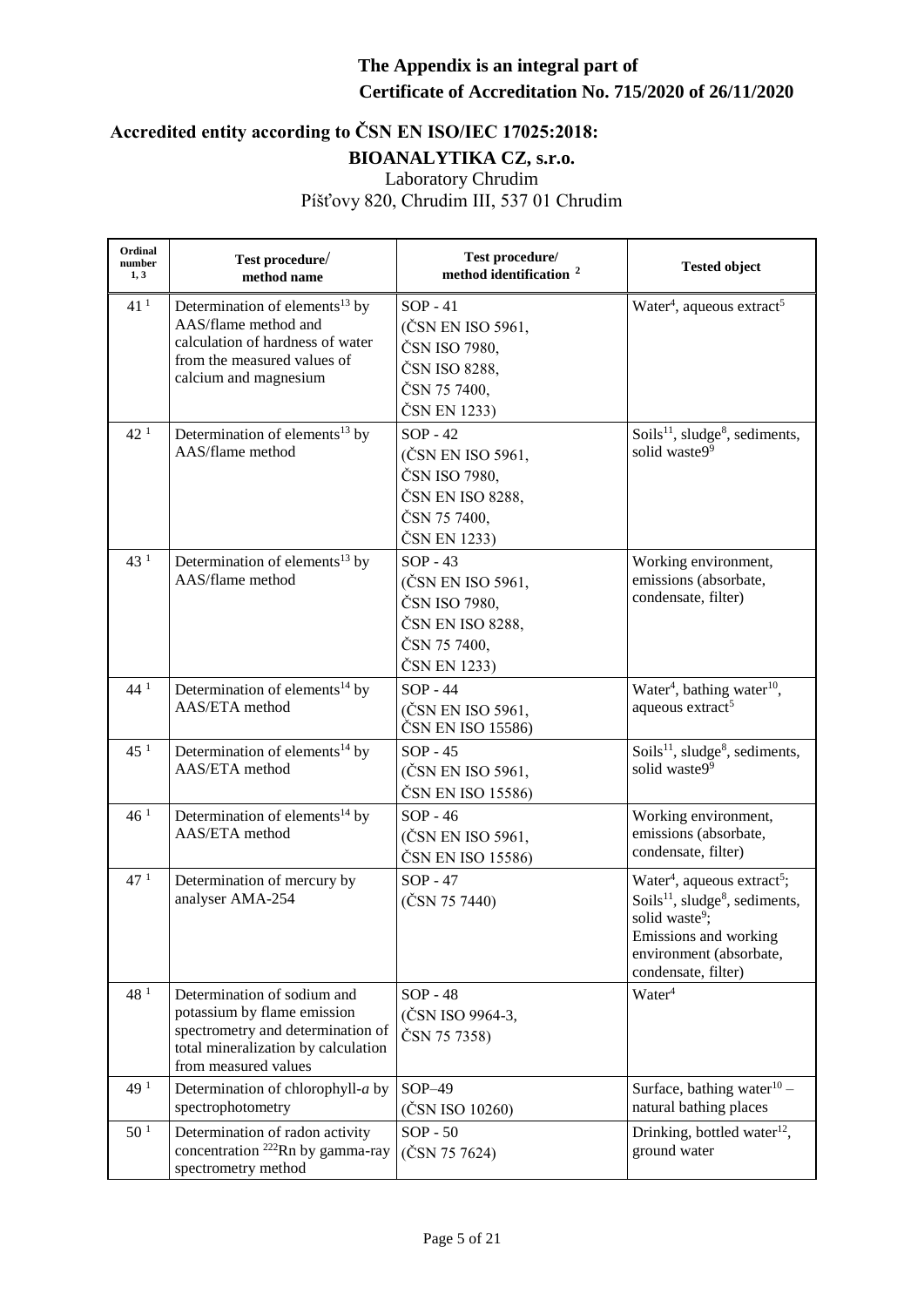| Ordinal<br>number<br>1, 3 | Test procedure/<br>method name                                                                                                                                     | Test procedure/<br>method identification <sup>2</sup>                      | <b>Tested object</b>                                                                                                                  |
|---------------------------|--------------------------------------------------------------------------------------------------------------------------------------------------------------------|----------------------------------------------------------------------------|---------------------------------------------------------------------------------------------------------------------------------------|
| $51*1$                    | Determination of chlorine dioxide<br>- HACH commercial analytical set                                                                                              | $SOP - 03B$<br>(HACH Application notes)                                    | Drinking, bottled water <sup>12</sup> ,<br>hot water, bathing water <sup>10</sup>                                                     |
| 52 <sup>1</sup>           | Determination of total cyanide by<br>spectrophotometry after<br>distillation                                                                                       | $SOP - 52$<br>(EPA Method 9013A,<br>ČSN 75 7415)                           | Soils <sup>11</sup> , solid waste <sup>9</sup>                                                                                        |
| 53 <sup>1</sup>           | Determination of phenols<br>volatilising with water steam by<br>spectrophotometric method                                                                          | $SOP - 53$<br>(EPA Method 420.1,<br>ČSN ISO 6439)                          | Soils <sup>11</sup> , sediments, solid<br>waste <sup>9</sup>                                                                          |
| 54 <sup>1</sup>           | Determination of humic<br>substances (HL) by<br>spectrophotometry                                                                                                  | SOP - 54<br>(ČSN 75 7536)                                                  | Drinking water, bottled<br>water <sup>12</sup> , surface water,<br>ground water, raw water for<br>the production of drinking<br>water |
| $55^1$                    | Determination of colour by<br>spectrophotometry                                                                                                                    | $SOP - 55$<br>$(\text{ČSN EN ISO }7887, \text{ method } C)$                | Water <sup>4</sup> , aqueous extract <sup>5</sup>                                                                                     |
| 56 <sup>1</sup>           | Determination of absorbance of<br>254 nm wavelength UV radiation                                                                                                   | $SOP - 56$<br>(ČSN 75 7360)                                                | Water <sup>4</sup> , aqueous extract <sup>5</sup>                                                                                     |
| 57 <sup>1</sup>           | Determination of reactive silicon<br>by spectrophotometry with<br>ammonium molybdate                                                                               | $SOP - 57$<br>(ČSN 75 7481)                                                | Drinking, surface, ground<br>water, water for energy<br>purposes                                                                      |
| 58 <sup>1</sup>           | Determination of selected phenol<br>derivatives <sup>15</sup> by GC / MS method<br>and calculation of summary<br>parameters from measured values                   | $SOP - 58$<br>(EPA Method 8041A,<br>EPA Method 3550C,<br>EPA Method 3650B) | Soils <sup>11</sup> , sediments, solid<br>waste <sup>9</sup>                                                                          |
| 59 <sup>1</sup>           | Determination of pH by<br>potentiometry                                                                                                                            | $SOP - 10A$<br>(ČSN ISO 10523)                                             | Water <sup>4</sup> , hot water, bathing<br>water <sup>10</sup> , aqueous extract <sup>5</sup>                                         |
| $60*1$                    | Determination of pH by<br>potentiometry                                                                                                                            | $SOP - 10B$<br>(ČSN ISO 10523)                                             | Water <sup>4</sup> , hot water, bathing<br>water <sup>10</sup>                                                                        |
| 61 <sup>1</sup>           | Determination of nonpolar<br>extractives / extractives (NEL/EL)<br>by infrared spectrometry method                                                                 | $SOP - 61$<br>(ČSN 75 7505: 1998,<br>ČSN 75 7506)                          | Water <sup>4</sup> , aqueous extract <sup>5</sup>                                                                                     |
| 62 <sup>1</sup>           | Determination of non-polar<br>extractives (NEL) by infrared<br>spectrometry method                                                                                 | $SOP - 62$<br>(TNV 75 8052)                                                | Soils <sup>11</sup> , sludge <sup>8</sup> , sediments,<br>solid waste <sup>9</sup>                                                    |
| 63 <sup>1</sup>           | Determination of volatile organic<br>compounds <sup>16</sup> by static head space<br>GC/MS method and calculation of<br>summary parameters from<br>measured values | $SOP - 63$<br>(ČSN EN ISO 10301,<br>ČSN 75 7550:2013)                      | Water <sup>4</sup> , hot water                                                                                                        |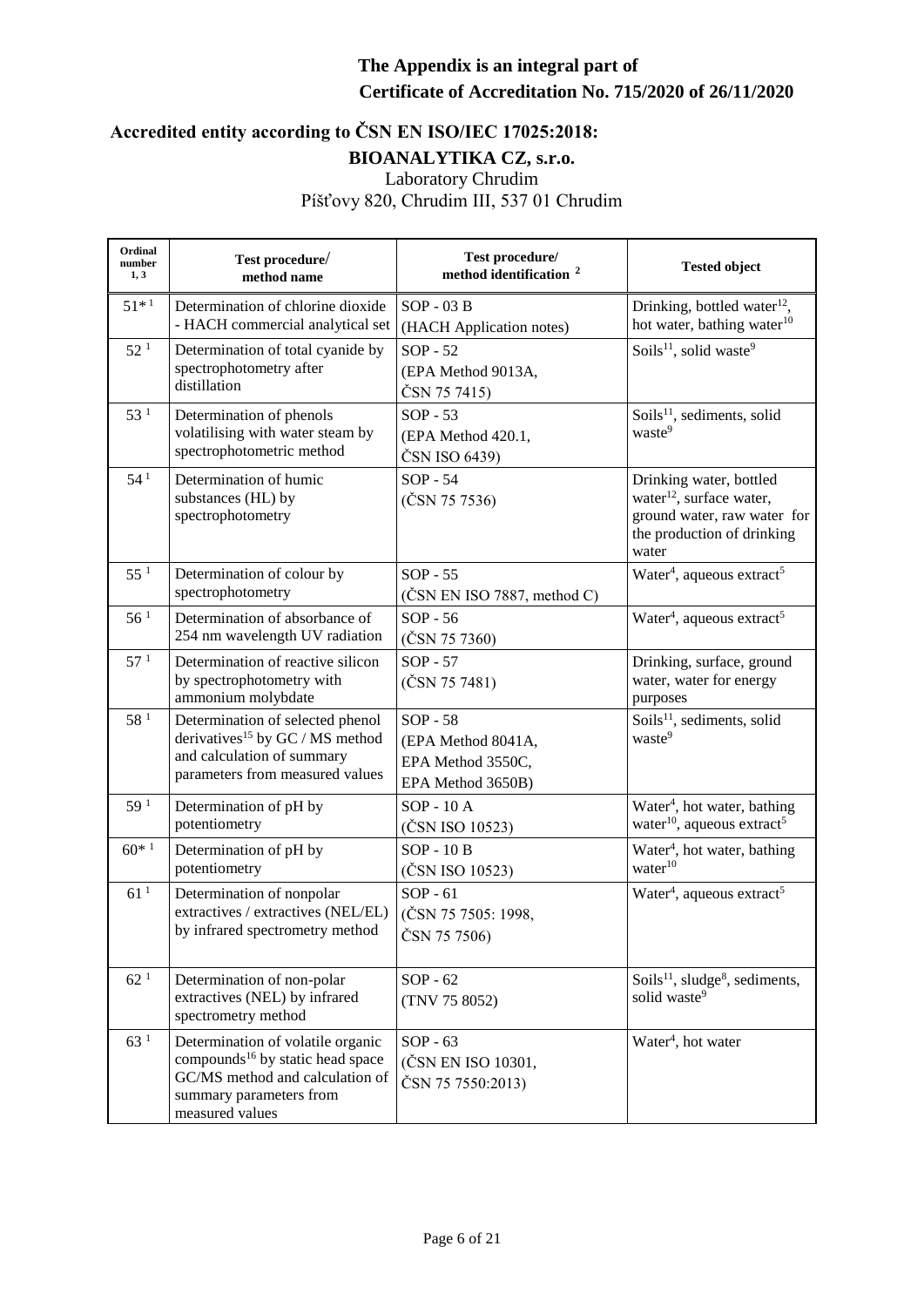| Ordinal<br>number<br>1, 3 | Test procedure/<br>method name                                                                                                                                                                                             | Test procedure/<br>method identification <sup>2</sup>                | <b>Tested object</b>                                                                                       |
|---------------------------|----------------------------------------------------------------------------------------------------------------------------------------------------------------------------------------------------------------------------|----------------------------------------------------------------------|------------------------------------------------------------------------------------------------------------|
| 64 <sup>1</sup>           | Determination of volatile organic<br>compounds <sup>17</sup> by head space/GC-<br>MS method and calculation of<br>summary parameters from<br>measured values                                                               | $SOP - 64$<br>(ČSN EN ISO 22155)                                     | Soils <sup>11</sup> , sediments, solid<br>waste <sup>9</sup> , sludge <sup>8</sup>                         |
| 65 <sup>1</sup>           | Determination of polycyclic<br>aromatic hydrocarbon <sup>18</sup> by<br>GC/MS method and calculation of<br>summary parameters from<br>measured values                                                                      | $SOP - 65$<br>(ČSN EN 15527)                                         | Soils <sup>11</sup> , sediments, solid<br>waste <sup>9</sup>                                               |
| 66 <sup>1</sup>           | Determination of the sum of<br>hydrocarbons C10 to C40 by gas<br>chromatography (GC/FID) method                                                                                                                            | $SOP - 66$<br>(ČSN EN ISO 9377-2)                                    | Water <sup>4</sup> , aqueous extract <sup>5</sup>                                                          |
| 67 <sup>1</sup>           | Determination of the sum of<br>hydrocarbons C10 to C40 by gas<br>chromatography (GC/FID) method                                                                                                                            | $SOP - 67$<br>(ČSN EN 14039)                                         | Soils <sup>11</sup> , sediments, solid<br>waste <sup>9</sup> , sludge <sup>8</sup>                         |
| 68 <sup>1</sup>           | Determination of polychlorinated<br>biphenyls <sup>19</sup> (PCB) by GC/MS<br>method and calculation of<br>summary parameters from<br>measured values                                                                      | $SOP - 68$<br>(ČSN EN ISO 6468)                                      | Water <sup>4</sup> , aqueous extract <sup>5</sup>                                                          |
| 69 <sup>1</sup>           | Determination of polychlorinated<br>biphenyls <sup>19</sup> (PCB) by GC/MS<br>method and calculation of<br>summary parameters from<br>measured values                                                                      | $SOP - 69$<br>(ČSN EN 61619,<br>ČSN EN 16167,<br>DIN 38407-2:1993)   | Soils <sup>11</sup> , sediments, solid<br>waste <sup>9</sup> , sludge <sup>8</sup> , petroleum<br>products |
| 70 <sup>1</sup>           | Determination of specified<br>organochlorinated pesticides <sup>20</sup><br>(OCP) and chlorobenzenes by<br>GC/MS method after liquid/liquid<br>extraction and calculation of<br>summary parameters from<br>measured values | $SOP - 70$<br>(ČSN EN ISO 6468)                                      | Water <sup>4</sup> , aqueous extract <sup>5</sup>                                                          |
| 71 <sup>1</sup>           | Determination of<br>organochlorinated pesticides <sup>21</sup><br>(OCP) by GC/MS method and<br>calculation of summary<br>parameters from measured values                                                                   | $SOP - 71$<br>(DIN 38407-2)                                          | Soils $^{11}$ , sediments, solid<br>waste <sup>9</sup> , sludge <sup>8</sup>                               |
| 72 <sup>1</sup>           | Determination of methane by gas<br>chromatography GC/FID method                                                                                                                                                            | $SOP - 72$<br>(ČSN EN 482+A1,<br>Supelco, Application Note 10, 1994) | Soil air, landfill gas                                                                                     |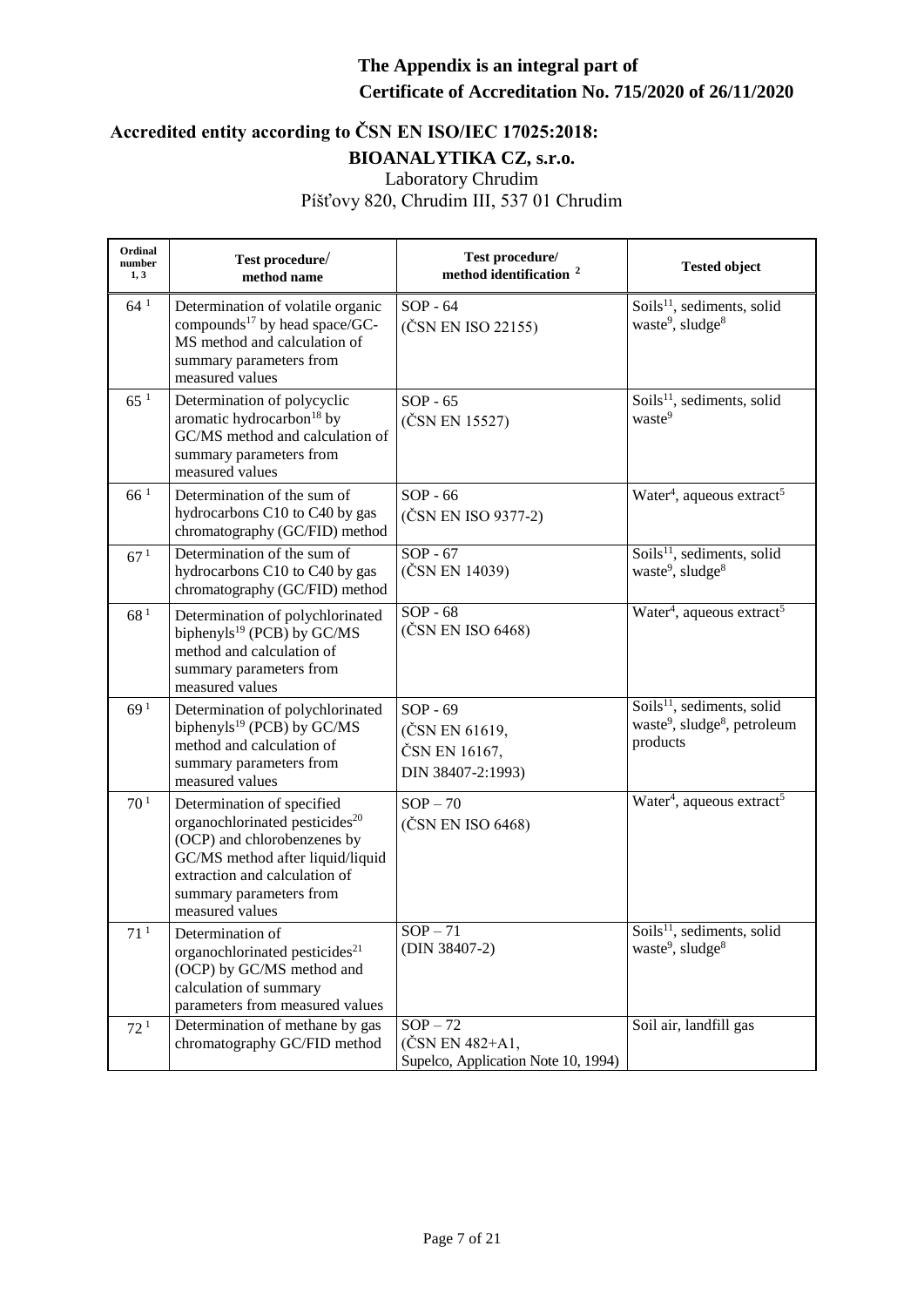| Ordinal<br>number<br>1, 3 | Test procedure/<br>method name                                                                                                                                                             | Test procedure/<br>method identification <sup>2</sup>                                                                                                                                                                             | <b>Tested object</b>                                                                          |
|---------------------------|--------------------------------------------------------------------------------------------------------------------------------------------------------------------------------------------|-----------------------------------------------------------------------------------------------------------------------------------------------------------------------------------------------------------------------------------|-----------------------------------------------------------------------------------------------|
| 73 <sup>1</sup>           | Determination of light volatile<br>hydrocarbons (methane, ethane,<br>ethene) by gas chromatography<br>GC/FID method                                                                        | $SOP - 73$<br>(Lewin, K., Blakey, N.C., Cooke,<br>D.A.: The Validation of<br>Methodology in the Determination<br>of Methane in Water - Final<br>Report No. 21/1990. Water<br>Research Centre, Marlow,<br>Buckinghamshire SL7 2HD) | Ground water                                                                                  |
| 74 <sup>1</sup>           | Determination of polycyclic<br>aromatic hydrocarbons <sup>22</sup> (PAH)<br>by HPLC method with<br>fluorescence detection and<br>calculation of summary<br>parameters from measured values | $SOP - 74$<br>(ČSN EN ISO 17993,<br>ČSN 75 7554)                                                                                                                                                                                  | Water <sup>4</sup> , aqueous extract <sup>5</sup>                                             |
| 75 <sup>1</sup>           | Determination of polycyclic<br>aromatic hydrocarbons <sup>23</sup> (PAH)<br>by HPLC method with<br>fluorescence detection and<br>calculation of summary<br>parameters from measured values | $SOP - 75$<br>(Plhalová, Š., Veverková I.:<br>Determination of PAH in Soils11<br>by HPLC method, Laboratory<br>Department Bulletin 2/2003,<br>ÚKZÚZ Brno)                                                                         | Soils <sup>11</sup> , sludge <sup>8</sup> , sediments,<br>solid waste <sup>9</sup>            |
| 76 <sup>1</sup>           | Determination of polycyclic<br>aromatic hydrocarbon <sup>23</sup> (PAH) by<br>GC/MS method and calculation of<br>summary parameters from<br>measured values                                | SOP - 76<br>$(\text{ČSN P ISO}/\text{TS }28581)$                                                                                                                                                                                  | Water <sup>4</sup> , aqueous extract <sup>5</sup>                                             |
| 77 <sup>1</sup>           | Determination of selected<br>herbicides <sup>24</sup> by HPLC method<br>with UV detection and calculation<br>of summary parameters from<br>measured values                                 | $SOP - 77$<br>(ČSN EN ISO 11369)                                                                                                                                                                                                  | Drinking, surface and<br>ground water                                                         |
| 78 <sup>1</sup>           | Determination of selected<br>herbicides <sup>25</sup> by HPLC method<br>with UV detection and calculation<br>of summary parameters from<br>measured values                                 | $SOP - 78$<br>(ČSN EN ISO 11369<br>Supelco Bulletin 910)                                                                                                                                                                          | Soils <sup>11</sup> , building materials,<br>sediments                                        |
| 79 <sup>1</sup>           | Determination of TOC/DOC and<br>TIC by NDIR analyzer                                                                                                                                       | SOP - 79<br>(ČSN EN 1484)                                                                                                                                                                                                         | Water <sup>4</sup> , hot water, bathing<br>water <sup>10</sup> , aqueous extract <sup>5</sup> |
| 80 <sup>1</sup>           | Determination of total organic<br>carbon (TOC) by NDIR analyzer                                                                                                                            | $SOP - 80$<br>(ČSN EN 13137<br>ČSN ISO 10694,<br>ČSN EN 15936)                                                                                                                                                                    | Soils <sup>11</sup> , sediments, sludge <sup>8</sup> ,<br>waste <sup>9</sup>                  |
| 81 <sup>1</sup>           | Determination of adsorbable<br>organically bound halogens<br>(AOX) by coulometry                                                                                                           | $SOP - 81$<br>(ČSN EN ISO 9562,<br>TNI 75 7531)                                                                                                                                                                                   | Water <sup>4</sup> , aqueous extract <sup>5</sup>                                             |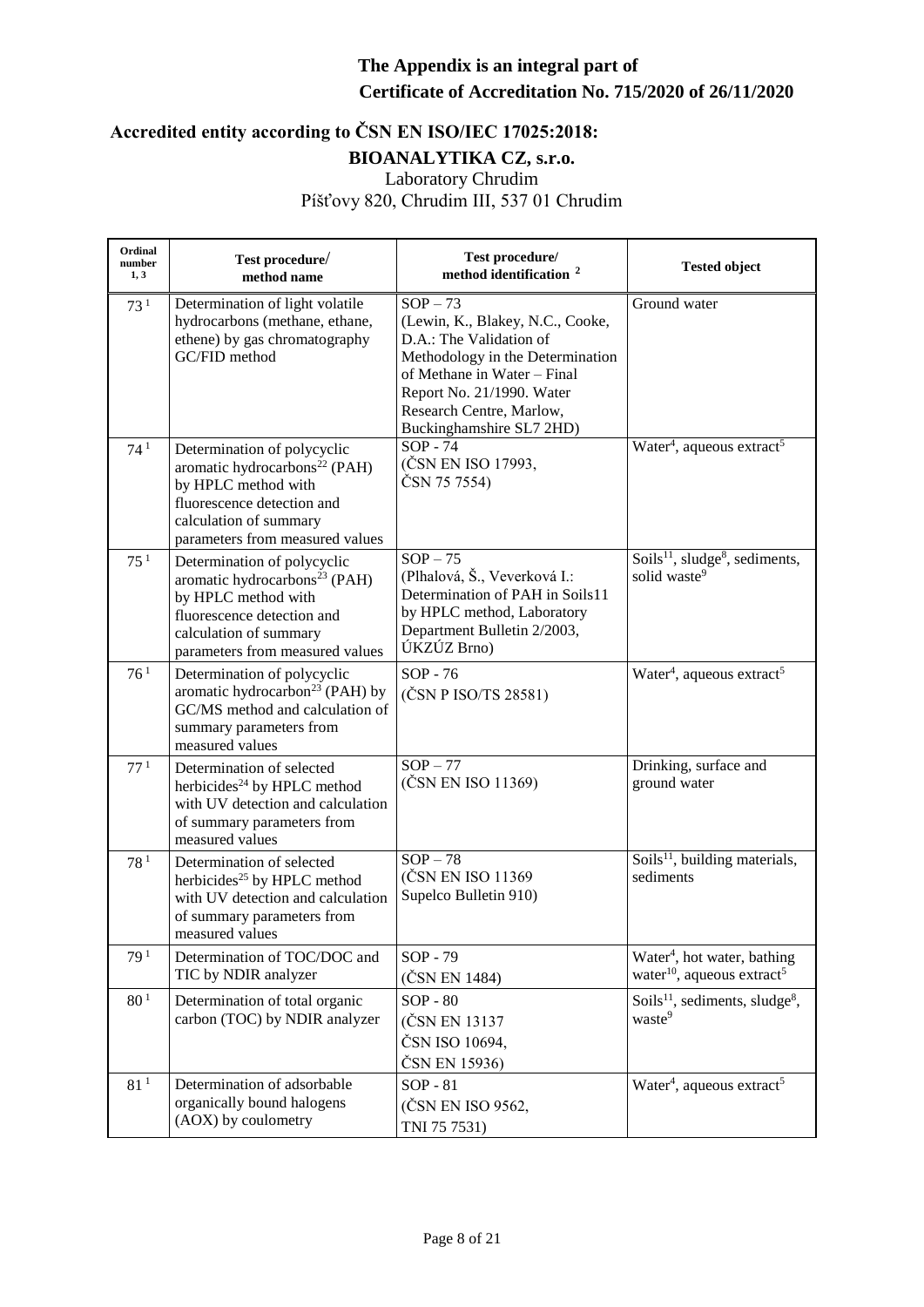| Ordinal<br>number<br>1, 3 | Test procedure/<br>method name                                                                                                                       | Test procedure/<br>method identification <sup>2</sup>                         | <b>Tested object</b>                                                               |
|---------------------------|------------------------------------------------------------------------------------------------------------------------------------------------------|-------------------------------------------------------------------------------|------------------------------------------------------------------------------------|
| 82 <sup>1</sup>           | Determination of selected phenol<br>derivatives <sup>26</sup> by GC/MS method<br>including calculation of summary<br>parameters from measured values | $SOP - 82$<br>ČSN EN 12673                                                    | Drinking, ground, surface,<br>waste water, aqueous<br>extract <sup>5</sup>         |
| $83*1$                    | Determination of dissolved<br>oxygen – method with galvanic<br>sensor                                                                                | $SOP - 06B$<br>(ČSN EN ISO 5814,<br><b>HANNA</b> Application notes)           | Water <sup>4</sup> , bathing water <sup>10</sup>                                   |
| $84*1$                    | Determination of conductivity                                                                                                                        | SOP - 12 B<br>(ČSN EN 27888)                                                  | Water <sup>4</sup>                                                                 |
| 85 <sup>1</sup>           | Determination of aniline and its<br>selected derivatives <sup>27</sup> by GC/MS<br>method                                                            | $SOP - 87$<br>(EPA Method 8270D,<br>EPA Method 3510C)                         | Monitoring wells, surface<br>water, waste water                                    |
| 86 <sup>1</sup>           | Determination of anionic<br>surfactants by spectrophotometry                                                                                         | SOP - 89<br>(ČSN EN 903)                                                      | Drinking, surface, ground,<br>waste water                                          |
| 87 <sup>1</sup>           | Determination of dissolved<br>sulphide in water by<br>spectrophotometry                                                                              | $SOP - 90$<br>(ČSN ISO 10530,<br>Merck Application notes)                     | Drinking, surface, ground,<br>waste water                                          |
| $88\,^1$                  | Determination of extractable<br>organically bound halogens<br>(EOX) by coulometry                                                                    | $SOP - 95$<br>(DIN 38414-17)                                                  | Soils $^{11}$ , sludge <sup>8</sup> , sediments,<br>solid waste <sup>9</sup>       |
| 89 <sup>1</sup>           | Determination of adsorbable<br>organically bound halogens<br>(AOX) by coulometry                                                                     | SOP - 96<br>(ČSN EN 16166)                                                    | Soils <sup>11</sup> , sludge <sup>8</sup> , sediments,<br>solid waste <sup>9</sup> |
| 90 <sup>1</sup>           | Determination of selected<br>phthalates <sup>28</sup> by GC/MS method                                                                                | SOP - 97<br>(ČSN EN ISO 18856)                                                | Water <sup>4</sup>                                                                 |
| 91 <sup>1</sup>           | Determination of selected<br>phthalates <sup>28</sup><br>by GC/MS method                                                                             | <b>SOP - 98</b><br>(ČSN P CEN/TS 16183)                                       | Soils $^{11}$ , sediments, sludge <sup>8</sup><br>and solid waste <sup>9</sup>     |
| 92 <sup>1</sup>           | Determination of selected<br>elements <sup>29</sup> by ICP-OES method                                                                                | SOP - 101<br>(ČSN EN ISO 11885,<br>Shimadzu ICPE-9000 Manual                  | Water <sup>4</sup> , bathing water <sup>10</sup> ,<br>aqueous extract <sup>5</sup> |
| 93 <sup>1</sup>           | Determination of selected<br>elements <sup>29</sup> by ICP-OES method                                                                                | SOP - 102<br>(ČSN EN ISO 11885,<br>ČSN EN 13657,<br>Shimadzu ICPE-9000 Manual | Soils <sup>11</sup> , sludge <sup>8</sup> , sediments,<br>solid waste <sup>9</sup> |
| 94 <sup>1</sup>           | Determination of selected<br>elements <sup>29</sup> by ICP-OES method                                                                                | SOP - 103<br>(ČSN EN ISO 11885,<br>Shimadzu ICPE-9000 Manual                  | Working environment,<br>emissions (absorbate,<br>condensate, filter)               |
| 95 <sup>1</sup>           | Determination of nitrate by Merck<br>set and nitrate nitrogen (N-NO3)<br>by calculation from measured<br>values                                      | SOP - 104<br>(Merck Application notes)                                        | Water <sup>4</sup>                                                                 |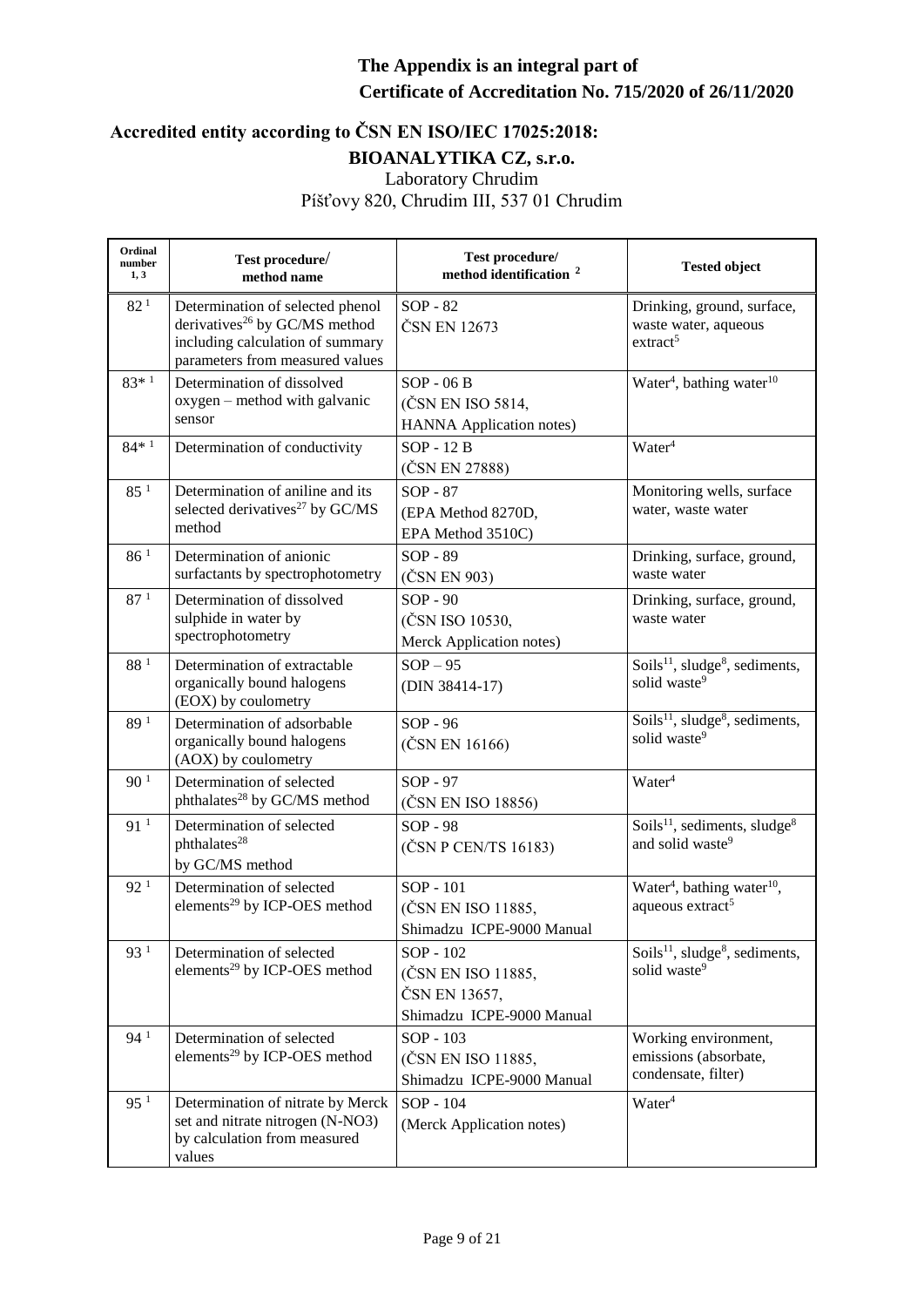| Ordinal<br>number<br>1, 3 | Test procedure/<br>method name                                                                                                                                         | Test procedure/<br>method identification <sup>2</sup>                       | <b>Tested object</b>                                                               |
|---------------------------|------------------------------------------------------------------------------------------------------------------------------------------------------------------------|-----------------------------------------------------------------------------|------------------------------------------------------------------------------------|
| 96 <sup>1</sup>           | Determination of nitrate by<br>photometric method with<br>2,6-dimethylphenol in test tubes<br>and nitrate nitrogen (N-NO3) by<br>calculation from measured values      | SOP - 104 B<br>(ČSN 75 7455)                                                | Water <sup>4</sup> , bathing water <sup>10</sup> ,<br>aqueous extract              |
| 97 <sup>1</sup>           | Determination of nonionic<br>surfactants by photometry by<br>Merck Spectroquant cuvette test                                                                           | SOP - 109<br>(Merck Application notes)                                      | Drinking, surface, ground,<br>waste water                                          |
| 98 <sup>1</sup>           | Determination of elements <sup>29</sup> by<br>ICP-MS method                                                                                                            | SOP - 113<br>(ČSN EN ISO 17294-1,<br>ČSN EN ISO 17294-2)                    | Water <sup>4</sup> , bathing water <sup>10</sup> ,<br>aqueous extract <sup>5</sup> |
| 99 1                      | Determination of elements <sup>29</sup> by<br>ICP-MS method                                                                                                            | SOP - 114<br>(ČSN EN 17171)                                                 | Soils $^{11}$ , sludge <sup>8</sup> , sediments,<br>solid waste <sup>9</sup>       |
| 100 <sup>1</sup>          | Determination of elements <sup>29</sup> by<br><b>ICP-MS</b> method                                                                                                     | SOP - 115<br>(ČSN EN 17171,<br>(Manual to the Shimadzu<br>instrument)       | Working environment,<br>emissions (absorbate,<br>condensate, filter)               |
| $101 -$<br>199            | Reserved                                                                                                                                                               |                                                                             |                                                                                    |
| $200*2$                   | Determination of velocity and<br>volume flow rate                                                                                                                      | SOP - 200<br>(ČSN ISO 10780,<br>ČSN EN ISO 16911-1)                         | Emissions                                                                          |
| $201*2$                   | Determination of water vapour in<br>ducts (by condensation,<br>condensation adsorption method,<br>capacitance detector,<br>psychrometry)                               | SOP - 201<br>(ČSN EN 14790,<br>ČSN ISO 4677-1:1996,<br>ČSN ISO 4677-2:1996) | Emissions                                                                          |
| $202*23$                  | Determination of mass<br>concentration of gaseous<br>pollutants by automated NOx,<br>CO, SO <sub>2</sub> (NDIR) analyzers                                              | $SOP - 202 A$<br>(ČSN ISO 10849,<br>ČSN EN 15058,<br>ČSN ISO 7935)          | Emissions                                                                          |
| 203 <sup>2</sup>          | Determination of the volume<br>concentration of oxygen by<br>automatic analyzer (paramagnetic<br>method)                                                               | SOP - 203<br>(ČSN EN 14789)                                                 | Emissions                                                                          |
| $204*2$                   | Determination of total mass<br>concentration of organic<br>compounds expressed as total<br>organic carbon (TOC) by<br>automatic analyzers (FID)                        | SOP - 204<br>(ČSN EN 12619)                                                 | Emissions                                                                          |
| $205*2$                   | Determination of methane (CH <sub>4</sub> )<br>and the sum of organic<br>compounds by automatic<br>analyzers (FID, photoionization<br>detector, infrared spectrometry) | SOP - 205<br>(ČSN EN ISO 25140,<br>MoE Guideline of 31/07/1996)             | Emissions, soil air                                                                |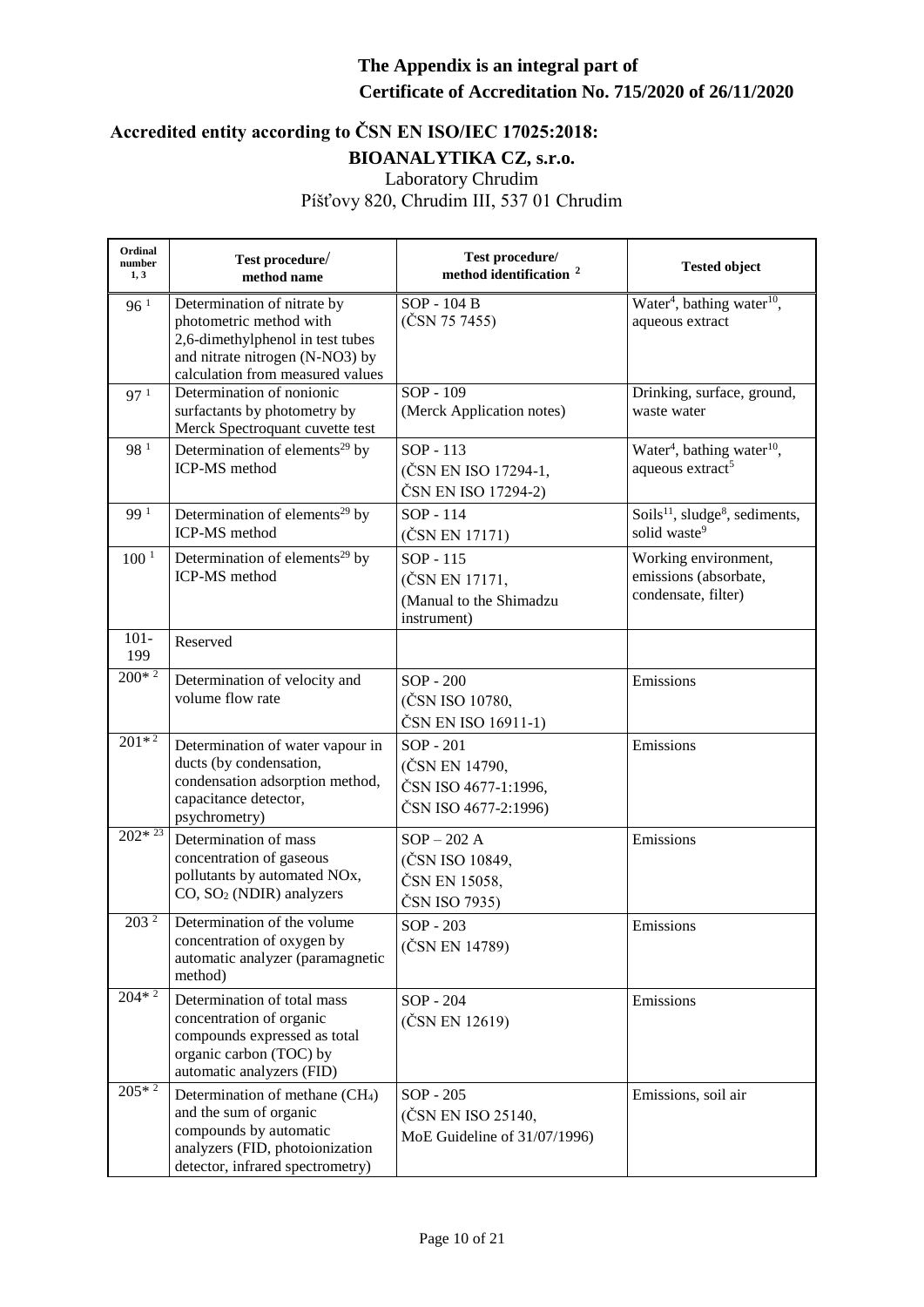| Ordinal<br>number<br>1, 3 | Test procedure/<br>method name                                                                                                                                                                                        | Test procedure/<br>method identification <sup>2</sup>                                      | <b>Tested object</b>                                                 |
|---------------------------|-----------------------------------------------------------------------------------------------------------------------------------------------------------------------------------------------------------------------|--------------------------------------------------------------------------------------------|----------------------------------------------------------------------|
| $206^{2}$                 | Determination of mass<br>concentration of solid pollutants<br>by gravimetry                                                                                                                                           | SOP - 206<br>(ČSN EN 13284-1,<br>ČSN ISO 9096:1998<br>Gov. Reg. No. 361/2007 Coll.)        | Emissions, working, indoor<br>and outdoor air<br>(filters)           |
| 207 <sup>1</sup>          | Determination of mass<br>concentration of gaseous<br>inorganic compounds of fluorine<br>by ion selective electrode                                                                                                    | SOP - 207<br>$(\text{ČSN } 83 4752 - 1,$<br>ČSN 83 $4752-3$                                | Emissions, working, indoor<br>and outdoor air<br>(absorbate)         |
| 208 <sup>1</sup>          | Determination of mass<br>concentration of gaseous<br>inorganic compounds of<br>chlorineby argentometry with<br>microcoulometric generation of<br>Ag <sup>+</sup> and potentiometric detection<br>of equivalence point | SOP - 208<br>(ČSN EN 1911,<br>Labtech manual)                                              | Emissions, working, indoor<br>and outdoor air<br>(absorbate)         |
| 209 <sup>1</sup>          | Determination of mass<br>concentration of ammonia by<br>spectrophotometry                                                                                                                                             | SOP - 209<br>$(\text{ČSN } 83 \, 4728 - 1,$<br>$\text{ČSN } 83 \, 4728 - 4)$               | Emissions, working, indoor<br>and outdoor air<br>(absorbate)         |
| 210 <sup>2</sup>          | Determination of mass<br>concentration of gaseous<br>pollutants with NO <sub>x</sub> automatic<br>analyzer (chemiluminescence)                                                                                        | SOP - 202 B<br>(ČSN EN 14792)                                                              | Emissions                                                            |
| 211 <sup>1</sup>          | Determination of mass<br>concentration of hydrogen<br>cyanide and cyanide by<br>spectrophotometry                                                                                                                     | SOP - 211<br>(ČSN ISO 6703-1:1995,<br>ČSN ISO 6703-2,<br>ČSN 75 7415,<br>EPA Method 9010B) | Emissions, working, indoor<br>and outdoor air<br>(absorbate)         |
| 212 <sup>1</sup>          | Determination of mass<br>concentration of strong inorganic<br>acids by spectrophotometry                                                                                                                              | SOP - 212<br>(Sanitary Regulation No. 60, page<br>40, 1981)                                | Emissions, working, indoor<br>and outdoor air<br>(absorbate)         |
| 213 <sup>1</sup>          | Determination of mass<br>concentration of volatile organic<br>compounds <sup>30</sup> (VOC) by gas<br>chromatography method GC/MS:<br>see Addendum 4                                                                  | $SOP - 213$<br>(ČSN P CEN/TS 13649)                                                        | Emissions, working, indoor<br>and outdoor air, soil air<br>(sorbent) |
| $21\overline{4^2}$        | Determination of mass<br>concentration of metals by<br>calculation from measured values<br>(s, Cd, Be, Cr, Co, NI, Tl, Se, Te,<br>Sb, Sn, Mn, Cu, Pb, V, Zn, Al, Hg)                                                  | SOP - 214<br>(ČSN EN 13211,<br>ČSN EN 14385,<br>EPA Method 29)                             | Emissions<br>(filter, absorbate)                                     |
| 215 <sup>2</sup>          | Determination of mass<br>concentration of persistent<br>compounds (POPs) by calculation<br>from measured values <sup>7</sup><br>(PCDD/PCDF, PCB, PAU)                                                                 | SOP - 215<br>(ČSN EN 1948-3,<br>ČSN EN 1948-4 + A1,<br>ISO 11338-1,<br>ISO 11338-2)        | Emissions<br>(filter, condensate,<br>absorbate)                      |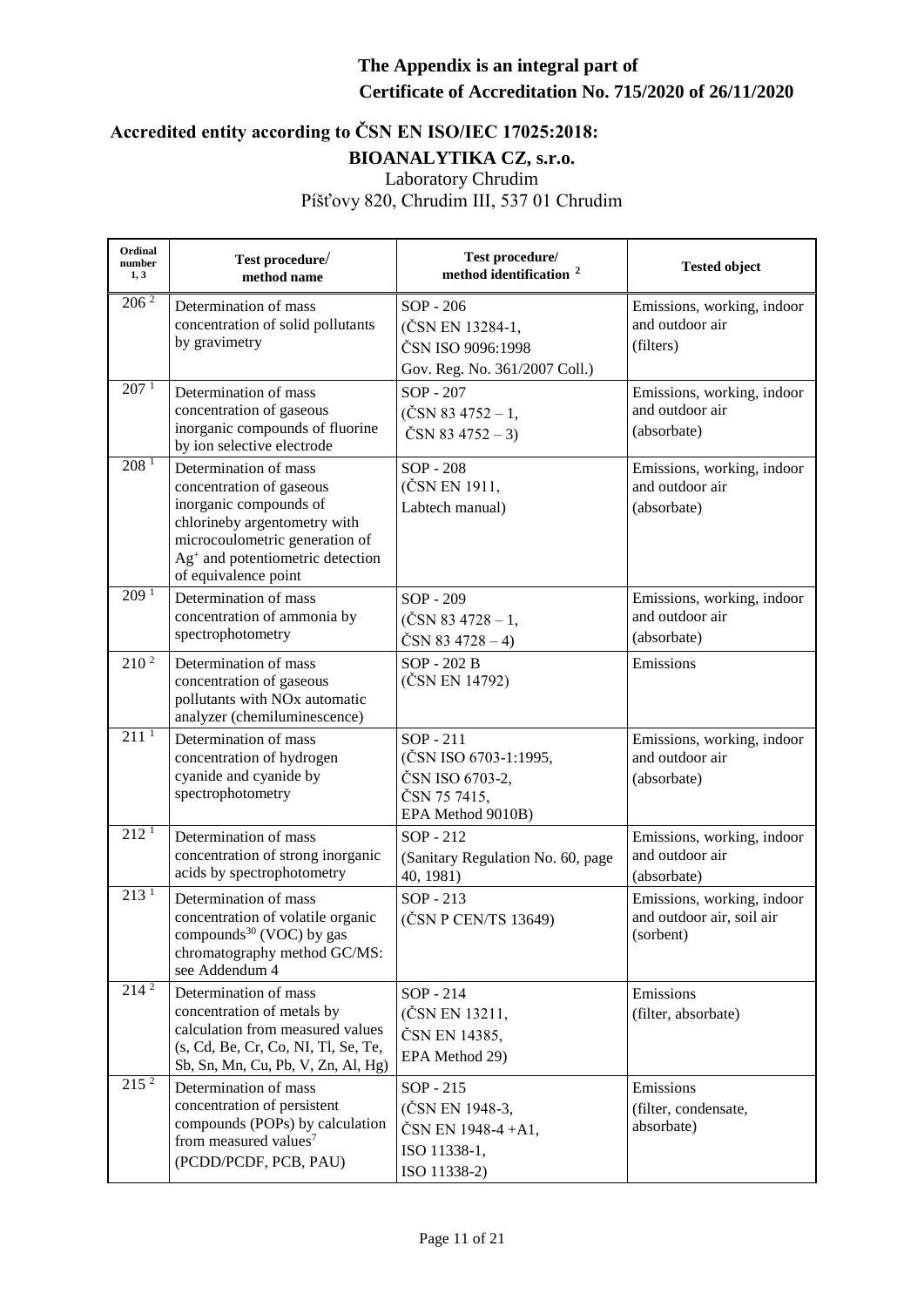| Ordinal<br>number<br>1, 3 | Test procedure/<br>method name                                                                                                                                                                                                   | Test procedure/<br>method identification <sup>2</sup>                                                                                                                                                                                                                                                                                                                                                                                                                                                                                                                                                                                                       | <b>Tested object</b>                                                                                             |
|---------------------------|----------------------------------------------------------------------------------------------------------------------------------------------------------------------------------------------------------------------------------|-------------------------------------------------------------------------------------------------------------------------------------------------------------------------------------------------------------------------------------------------------------------------------------------------------------------------------------------------------------------------------------------------------------------------------------------------------------------------------------------------------------------------------------------------------------------------------------------------------------------------------------------------------------|------------------------------------------------------------------------------------------------------------------|
| $216^{2}$                 | Determination of mass<br>concentration of gases and<br>vapours taken into liquid by the<br>calculation from measured values<br>(HF, HCl, Cl <sub>2</sub> , H <sup>+</sup> , HCN, CN <sup>-</sup> ,<br>$H_2S$ , phenols, $SO_2$ ) | SOP - 216<br>(ČSN EN 1911,<br>ČSN 83 4751-1:1988,<br>ČSN 83 4752-1,<br>ČSN 83 4728-1)                                                                                                                                                                                                                                                                                                                                                                                                                                                                                                                                                                       | Emissions<br>(absorbate, filter)                                                                                 |
| $21\overline{7^2}$        | Determination of mass<br>concentration of gases and vapours<br>taken on a solid sorbent by<br>calculation from measured values<br>(VOC, carbonyl compounds)                                                                      | SOP - 217<br>(ČSN P CEN/TS 13649)                                                                                                                                                                                                                                                                                                                                                                                                                                                                                                                                                                                                                           | Emissions<br>(sorbent)                                                                                           |
| $218^{2}$                 | Measurement of microclimatic<br>conditions (humidity, temperature,<br>air flow)                                                                                                                                                  | SOP - 218<br>(ČSN EN ISO 7726,<br>MoH Bulletin No. 8/2013 -<br>Measurement of microclimatic<br>parameters of working and<br>building interior environment)                                                                                                                                                                                                                                                                                                                                                                                                                                                                                                  | Working, indoor and<br>outdoor air                                                                               |
| $2\overline{19^1}$        | Determination of mass<br>concentration of phenols by<br>spectrophotometry - Merck<br>commercial analytical set                                                                                                                   | SOP - 219<br>(Merck Application notes)                                                                                                                                                                                                                                                                                                                                                                                                                                                                                                                                                                                                                      | Water <sup>4</sup> , aqueous extract <sup>5</sup> ,<br>emissions, working, indoor<br>and outdoor air (absorbate) |
| 220 <sup>2</sup>          | Measurement of noise                                                                                                                                                                                                             | SOP - 220<br>(MoH Bulletin 4/2013 - Guideline<br>for the measurement and<br>evaluation of noise and vibrations<br>at workplace and vibrations in<br>protected indoor areas of buildings<br>HEM 300 - 26.4.01 - 16344, HEM<br>300 - 11.12.01 - 34065, OVZ -<br>32.0 - 19.2.2007/6306, OVZ - 32.3<br>- 1.11.2010/62545, Annex to MoE<br>Bulletin of III/1996,<br>TP 189 II. issue, EDIP s.r.o.<br>ČSN ISO 1996-1,<br>ČSN ISO 1996-2,<br>ČSN EN ISO 9612,<br>ČSN ISO 1999,<br>ČSN EN ISO 3744,<br>ČSN EN ISO 3746,<br>ČSN EN ISO 3747,<br>ČSN ISO 3891.<br>ČSN ISO 9613-2,<br>ČSN EN ISO 11201,<br>ČSN EN ISO 11202,<br>ČSN EN ISO 11203,<br>ČSN EN ISO 11204) | Workplace and non-<br>workplace environment                                                                      |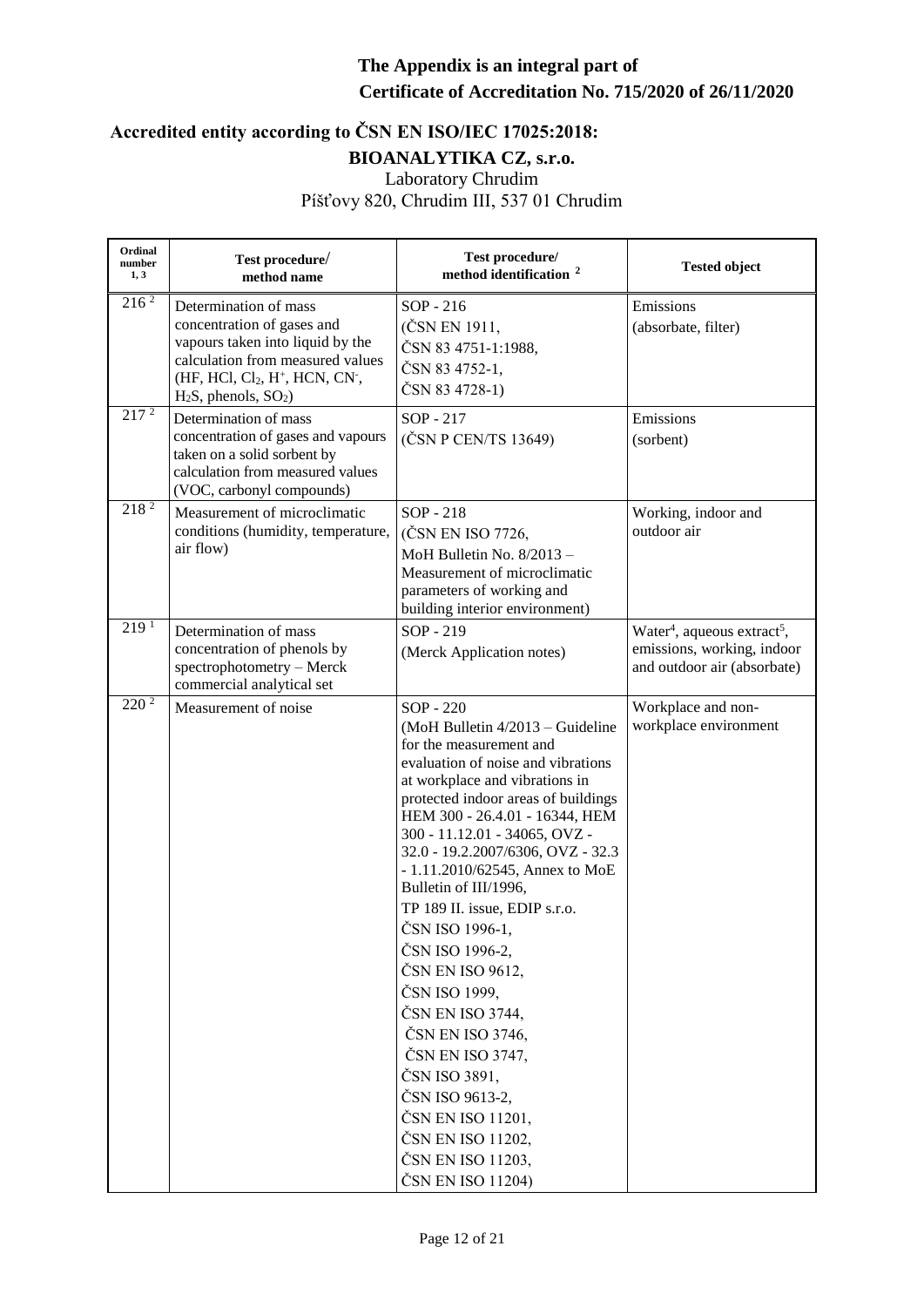| Ordinal<br>number<br>1, 3   | Test procedure/<br>method name                                                                                                                                                | Test procedure/<br>method identification <sup>2</sup>                                                                                                                                                                                                                                                              | <b>Tested object</b>                                    |
|-----------------------------|-------------------------------------------------------------------------------------------------------------------------------------------------------------------------------|--------------------------------------------------------------------------------------------------------------------------------------------------------------------------------------------------------------------------------------------------------------------------------------------------------------------|---------------------------------------------------------|
| $221^2$                     | Measurement of vibration                                                                                                                                                      | SOP - 221<br>(ČSN EN ISO 5349-1,<br>ČSN EN ISO 5349-2,<br>ČSN ISO 2631-1,<br>ČSN EN 14253+A1,<br>ČSN EN ISO 8041-1,<br>MoA Bulletin $4/2013$ – Guideline<br>for the measurement and<br>evaluation of noise and vibrations<br>at workplace and vibrations in<br>protected indoor areas of<br>buildings)             | Working and non-working<br>environment                  |
| 222 <sup>2</sup>            | Measurement of lighting                                                                                                                                                       | SOP - 222<br>(ČSN EN 12665,<br>ČSN 36 0011-1,<br>ČSN 36 0011-2,<br>ČSN 36 0011-3,<br>ČSN 36 0011-4,<br>ČSN EN 12464-1,<br>ČSN EN 12464-2,<br>ČSN 73 4301,<br>ČSN 73 0580-1,<br>ČSN 73 0580-2,<br>ČSN 73 0580-3,<br>ČSN 73 0580-4,<br>ČSN EN 1838,<br>ČSN EN 12193,<br>ČSN 36 0020,<br>TNI 36 0450,<br>TNI 36 0451) | Indoor and outdoor<br>environment                       |
| 223 <sup>2</sup>            | Semiquantitative determination of<br>analytes <sup>31</sup> by means of detection<br>tubes                                                                                    | SOP - 223<br>(ČSN 83 0401:1986,<br>ČSN 83 0411:1986,<br>ČSN 83 0412:1986,<br>ČSN 83 0415:1986,<br>ČSN EN 1231:1998,<br>Gastec and Dräger manuals)                                                                                                                                                                  | Emissions, working, indoor<br>and outdoor air, soil air |
| 224 <sup>1</sup><br>$225 -$ | Determination of carbonyl<br>compounds <sup>32</sup> after catching on a<br>sorbent with bound 2,4-<br>dinitrophenylhydrazíne by HPLC<br>method with UV detection<br>Reserved | SOP - 224<br>(EPA-Method TO-5)                                                                                                                                                                                                                                                                                     | Working, indoor and<br>outdoor air, emissions           |
| 299                         |                                                                                                                                                                               |                                                                                                                                                                                                                                                                                                                    |                                                         |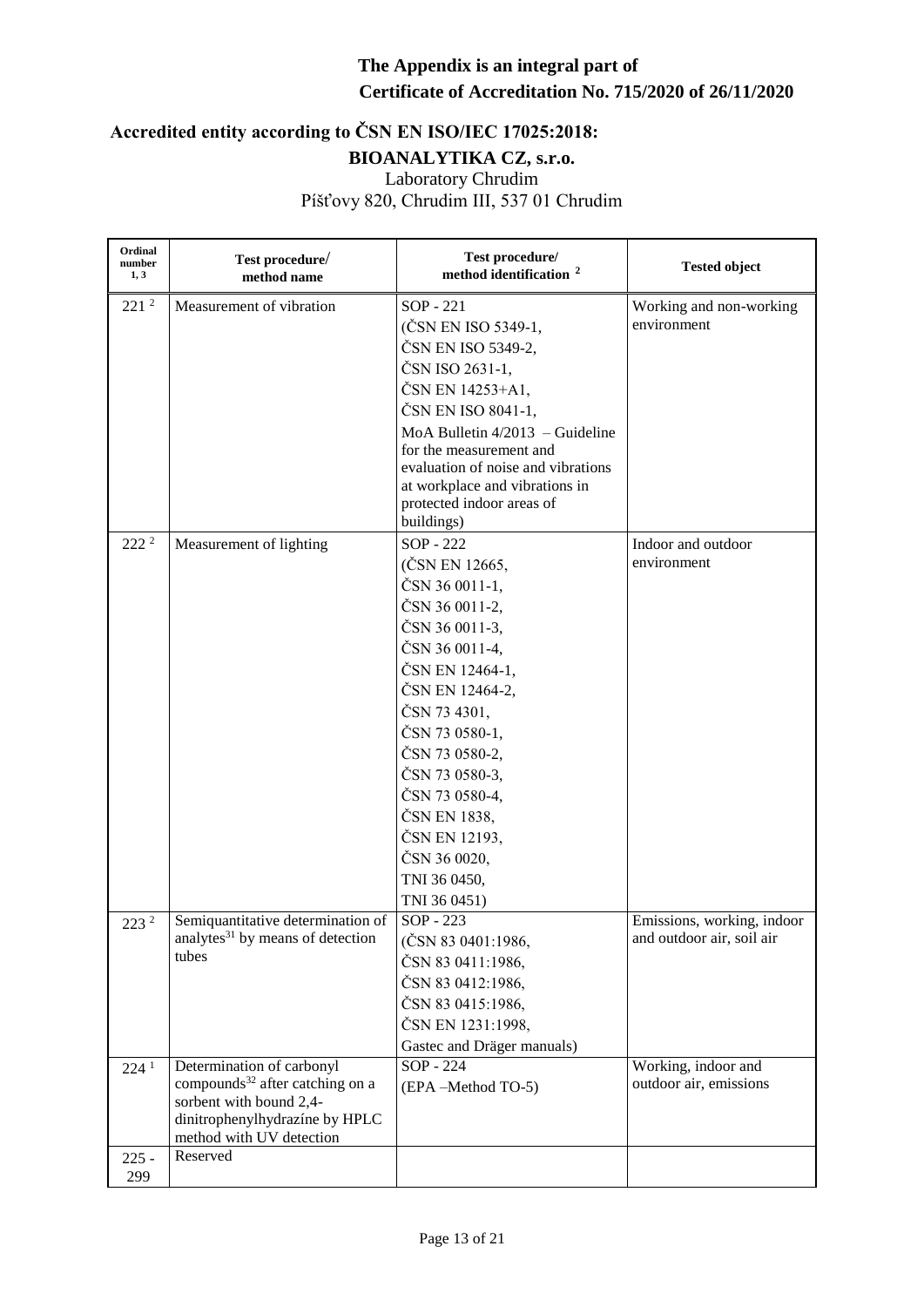| Ordinal<br>number<br>1, 3 | Test procedure/<br>method name                                                                                               | Test procedure/<br>method identification <sup>2</sup>    | <b>Tested object</b>                                                                                                                                                                                     |
|---------------------------|------------------------------------------------------------------------------------------------------------------------------|----------------------------------------------------------|----------------------------------------------------------------------------------------------------------------------------------------------------------------------------------------------------------|
| 300 <sup>1</sup>          | Detection and enumeration of<br>Pseudomonas aeruginosa by<br>membrane filtration method                                      | $SOP - 300$<br>(ČSN EN ISO 16266)                        | Drinking, bottled <sup>12</sup> , hot,<br>surface, waste, bathing<br>water <sup>10</sup> , mineral water <sup>6</sup>                                                                                    |
| 301 <sup>1</sup>          | Detection and enumeration of<br>Clostridium perfringens by<br>membrane filtration method                                     | SOP - 301<br>(Reg. 252/2004 Coll., Annex No.<br>6)       | Drinking, surface, waste,<br>bathing water                                                                                                                                                               |
| 302 <sup>1</sup>          | Determination of thermotolerant<br>coliform bacteria by membrane<br>filtration method                                        | $SOP - 302$<br>(ČSN 75 7835)                             | Drinking, surface, waste,<br>bathing water                                                                                                                                                               |
| 303 <sup>1</sup>          | <b>Enumeration of Staphylococcus</b><br>aureus by membrane filtration<br>method                                              | $SOP - 303$<br>(ČSN EN ISO 6888-1,<br>ČSN EN ISO 6888-2) | Surface, waste, bathing, hot<br>water                                                                                                                                                                    |
| 304 <sup>1</sup>          | Enumeration of indicator<br>microorganisms by direct<br>inoculation method                                                   | SOP - 304<br>(AHEM 1/2008,<br>AHEM 7/2001)               | Sludge <sup>8</sup> , sand, sediments,<br>composts                                                                                                                                                       |
| 305 <sup>1</sup>          | Enumeration of culturable<br>microorganisms at 22 °C<br>and 36 °C by direct inoculation in<br>a nutrient agar culture medium | $SOP - 306$<br>(ČSN EN ISO 6222)                         | Drinking, bottled <sup>12</sup> , hot,<br>ground, surface, bathing <sup>10</sup> ,<br>mineral water <sup>6</sup>                                                                                         |
| 306 <sup>1</sup>          | Detection and enumeration of<br>coliform bacteria by membrane<br>filtration method                                           | $SOP - 307$<br>(ČSN 75 7837)                             | Drinking, surface, waste,<br>bathing water <sup>10</sup>                                                                                                                                                 |
| 307 <sup>1</sup>          | Detection and enumeration of<br>intestinal enterococci by<br>membrane filtration method                                      | $SOP - 308$<br>(ČSN EN ISO 7899-2)                       | Drinking, bottled <sup>12</sup> , ground,<br>surface, waste, bathing <sup>10</sup> ,<br>mineral water <sup>6</sup>                                                                                       |
| 308 <sup>1</sup>          | Detection and enumeration of<br>mesophilic bacteria by direct<br>inoculation in a nutrient agar<br>culture medium            | $SOP - 309$<br>(ČSN 75 7841)                             | Surface, ground water                                                                                                                                                                                    |
| 309 <sup>1</sup>          | Detection and enumeration of<br>psychrophilic bacteria by direct<br>inoculation in a nutrient agar<br>culture medium         | $SOP - 310$<br>(ČSN 75 7842)                             | Surface, ground water                                                                                                                                                                                    |
| 310 <sup>1</sup>          | Detection and enumeration of<br>Escherichia coli and coliform<br>bacteria by membrane filtration<br>method                   | SOP - 311<br>(ČSN EN ISO 9308-1)                         | Disinfected drinking water,<br>bottled water <sup>12</sup> , disinfected<br>at the outlet from water<br>treatment plants, disinfected<br>water for bathing <sup>10</sup> , mineral<br>water <sup>6</sup> |
| 311 <sup>1</sup>          | Detection and enumeration of<br>sulfite-reducing anaerobes<br>(clostridia) by membrane filtration<br>method                  | SOP - 312<br>(ČSN EN 26461-2)                            | Bottled water <sup>12</sup> , waste,<br>ground water, water for<br>bathing <sup>10</sup> , mineral water <sup>6</sup>                                                                                    |
| 312 <sup>1</sup>          | Detection and enumeration of<br>Legionella spp. by membrane<br>filtration method                                             | $SOP - 313$<br>(ČSN EN ISO 11731)                        | Drinking, hot, bathing<br>water <sup>10</sup>                                                                                                                                                            |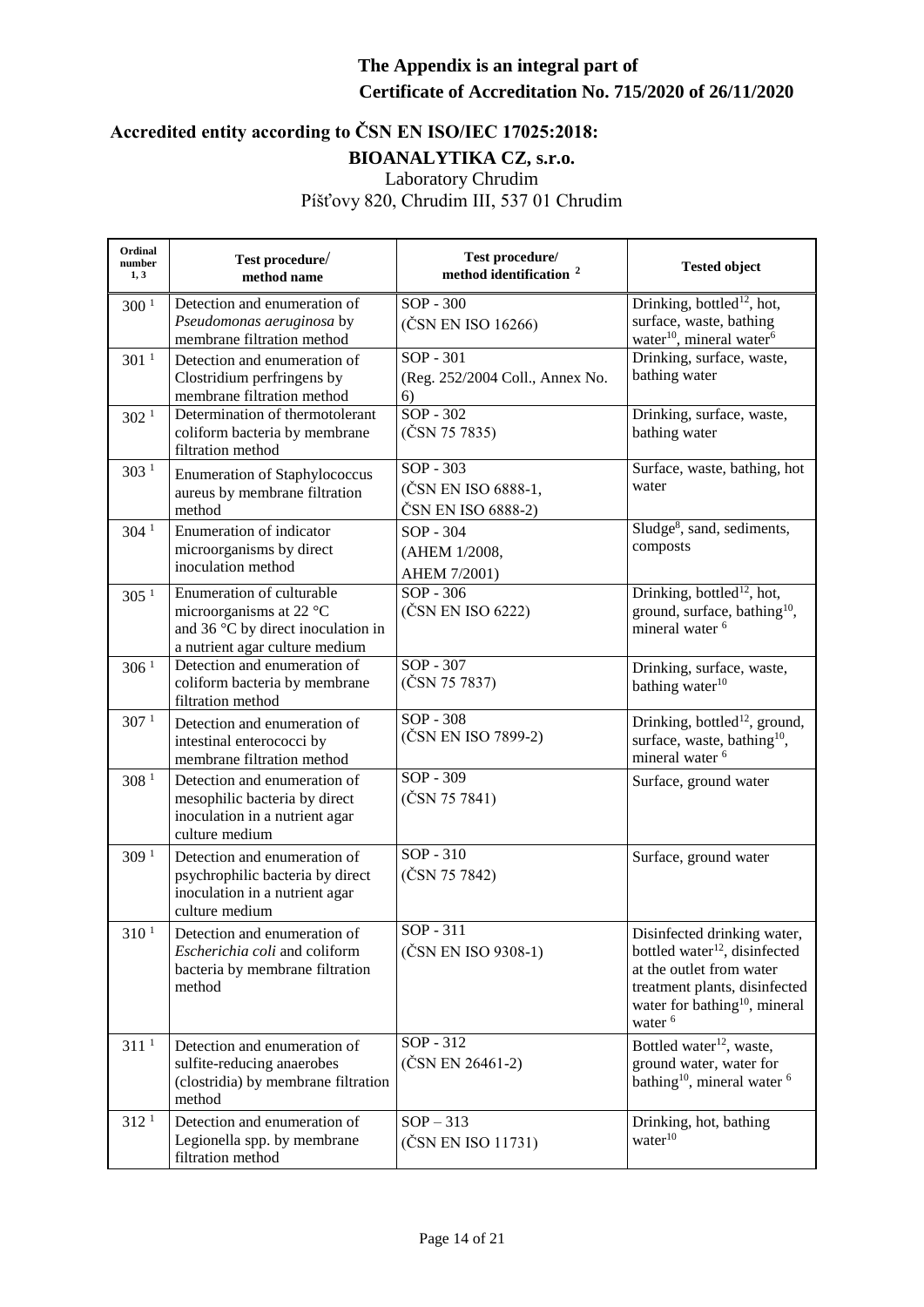#### **Accredited entity according to ČSN EN ISO/IEC 17025:2018: BIOANALYTIKA CZ, s.r.o.** Laboratory Chrudim Píšťovy 820, Chrudim III, 537 01 Chrudim

| Ordinal<br>number<br>1, 3 | Test procedure/<br>method name                                                                                       | Test procedure/<br>method identification <sup>2</sup>                  | <b>Tested object</b>                                                                    |
|---------------------------|----------------------------------------------------------------------------------------------------------------------|------------------------------------------------------------------------|-----------------------------------------------------------------------------------------|
| 313 <sup>1</sup>          | Detection and enumeration of<br>organotrophic bacteria by direct<br>inoculation in a nutrient agar<br>culture medium | $SOP - 314$<br>(ČSN 75 7841,<br>ČSN 75 7842)                           | Drinking, surface and<br>ground water                                                   |
| 314 <sup>1</sup>          | Enumeration of culturable<br>microorganisms by direct<br>inoculation in a nutrient agar<br>culture medium            | $SOP - 315$<br>(ČSN EN ISO 6222)                                       | Drinking, surface and<br>ground water                                                   |
| 315 <sup>1</sup>          | Determination of abioseston by<br>microscopic method                                                                 | SOP - 316<br>(ČSN 75 7713)                                             | Drinking, surface and<br>ground water                                                   |
| 316 <sup>1</sup>          | Determination of bioseston by<br>microscopic method                                                                  | SOP - 317<br>(ČSN 75 7712)                                             | Drinking, bottled water <sup>12</sup> ,<br>surface and ground water                     |
| $317 -$<br>349            | Reserved                                                                                                             |                                                                        |                                                                                         |
| 350 <sup>1</sup>          | Determination of the acute lethal<br>toxicity of substances to a<br>freshwater fish Poecilia reticulata              | $SOP - 350$<br>(ČSN EN ISO 7346 - 2)                                   | Soils <sup>11</sup> , waste <sup>9</sup> , waste water,<br>aqueous extract <sup>5</sup> |
| 351 <sup>1</sup>          | Determination of the inhibition of<br>the mobility of Daphnia magna                                                  | $SOP - 351$<br>(ČSN EN ISO 6341)                                       | Soil <sup>11</sup> , waste <sup>9</sup> , waste water,<br>aqueous extract <sup>5</sup>  |
| 352 <sup>1</sup>          | Fresh water green algal growth<br>inhibition test with Desmodesmus<br>subspicatus                                    | SOP - 352<br>(ČSN EN ISO 8692)                                         | Soil <sup>11</sup> , waste <sup>9</sup> , waste water,<br>aqueous extract <sup>5</sup>  |
| 353 <sup>1</sup>          | Sinapis alba root growth<br>inhibition test                                                                          | $SOP - 353$<br>(Guideline No. 8, MoE CR<br>Bulletin, XVII, No. 4/2007) | Soil <sup>11</sup> , waste <sup>9</sup> , waste water,<br>aqueous extract <sup>5</sup>  |

<sup>1</sup> Asterisk at the ordinal number identifies the tests, which the Laboratory is qualified to carry out outside the permanent laboratory premises.

2 If the document identifying the test procedure is dated, only these specific procedures are used. If the document identifying the test procedure is not dated, the latest edition of the specified procedure is used (including any changes).

- <sup>3</sup> Superscript at the test ordinal number identifies the working site carrying out the test.
- <sup>4</sup> drinking water including water for the production of drinking water and bottled water, surface water, ground water, waste water
- 5 aqueous extract of waste according to Regulation No. 294/2005 Coll. on the conditions of waste deposition onto landfills
- <sup>6</sup> mineral water a source of water for filling swimming pools for medical purposes according to Regulation No. 423/2001 Coll.
- <sup>7</sup> laboratory determination of analytes in the sample is subcontracted to an accredited testing laboratory
- <sup>8</sup> sludge definition according to Act No. 185/2001 Coll., on waste, sludge, treated sludge, water treatment plant sludge, control of efficiency of water treatment plant sludge sanitation
- <sup>9</sup> waste definition according to Act No. 185/2001 Coll., on waste, waste processed according to Regulation No. 294/2005 Coll., Regulation No. 94/2016 Coll., Regulation No. 257/2009 Coll.
- $10$  bathing water artificial water reservoirs (swimming and bathing pools, pools for sucklings and toddlers, sauna cooling pools) and natural bathing places and other surface water for bathing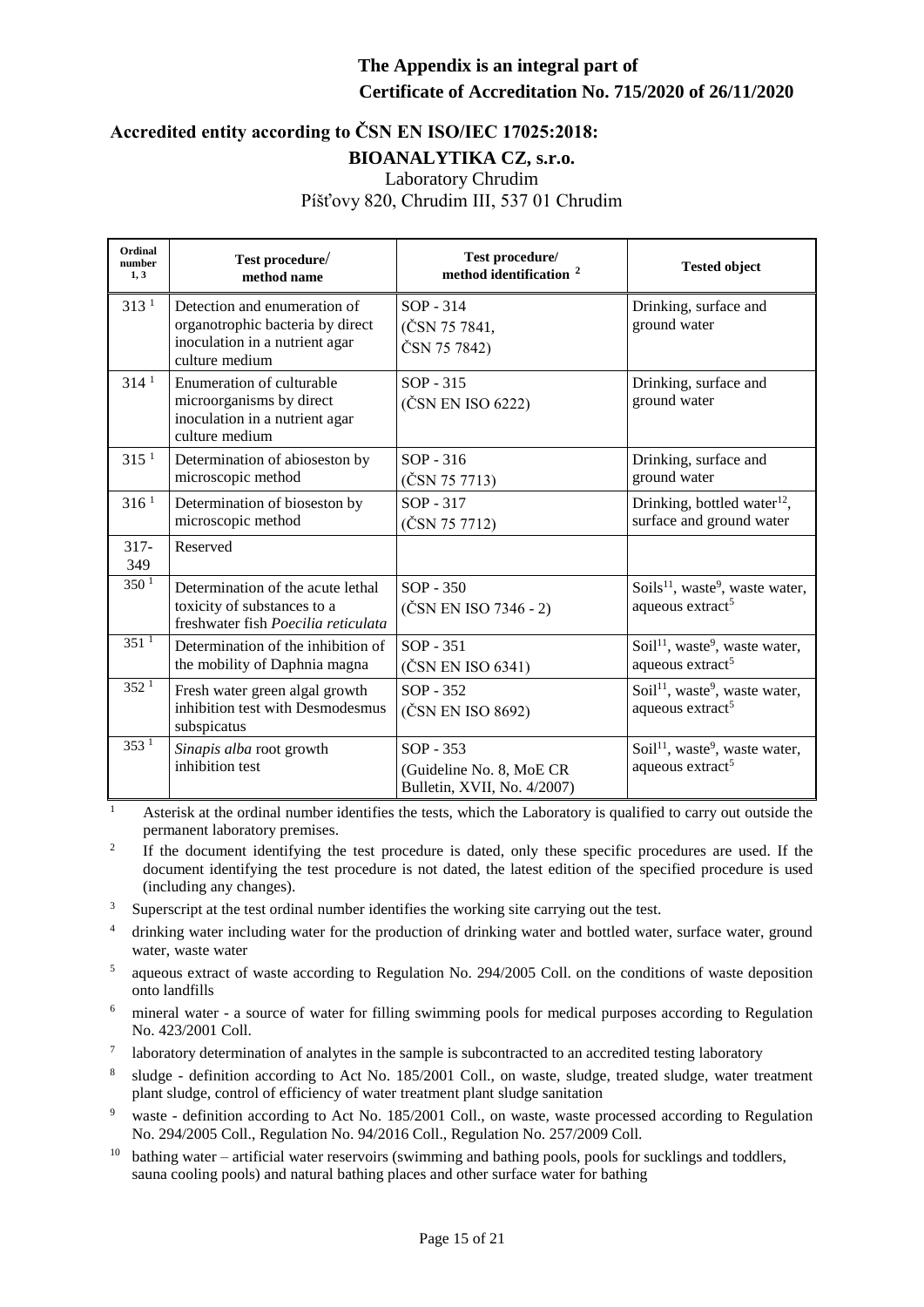# **Accredited entity according to ČSN EN ISO/IEC 17025:2018: BIOANALYTIKA CZ, s.r.o.** Laboratory Chrudim Píšťovy 820, Chrudim III, 537 01 Chrudim

- <sup>11</sup> soil definition according to ČSN EN ISO 14688-1, soil processed according to Regulation No. 294/2005 Coll., Regulation No. 94/2016 Coll., Regulation No. 257/2009 Coll.
- $12$  bottled water according to Regulation 275/2004 Coll.
- $13$  Ag, Ca, Co, Cu, Mn, Fe, Ni, Mg, Cr, Zn, Cd, Pb

 $14$  As, Sb, Ba, Be, Sn, Cd, Pb, Mo, Se, Tl, V

- <sup>15</sup> phenol, 2-chlorophenol, 3-chlorophenol, 4-chlorophenol, 2,3-dichlorphenol, 2,4-dichlorophenol, 2,5dichlorophenol, 2,6-dichlorophenol, 3,4-dichlorophenol, 3,5-dichlorophenol, 2,4,5-trichlorophenol, 2,4,6 trichlorophenol, 2,3,4-trichlorophenol, 2,3,5-trichlorophenol, 3,4,5-trichlorophenol, 2,3,4,5 tetrachlorophenol, 2,3,5,6-tetrachlorophenol, 2,3,4,6-tetrachlorophenol, pentachlorophenol, 2-methylphenol, 3-methylphenol, 4-methylphenol, 2,3-dimethylphenol
- <sup>16</sup> benzene, toluene, ethylbenzene, xylenes, styrene, chlorobenzene, 1,2-dichlorobenzenene, 1,3dichlorobenzene, 1,4-dichlorobenzene, 1,1,2-trichloroethene (TCE), 1,1,2,2-tetrachloroethene (PCE), 1,1 dichloroethene, 1,2-cis-dichloroethene, 1,2-trans-dichloroethene, vinylchloride, 1,1-dichloroethane, 1,2-dichloroethane, dichloromethane, trichloromethane, tetrachloromethane, bromodichloromethane, dichloroethane, dichloromethane, trichloromethane, tetrachloromethane, bromodichloromethane, dibromochloromethane, bromoform, 1,1,1-trichloroethane, 1,1,2-trichloroethane, 1,1,1,2-tetrachloroethane, 1,1,2,2-tetrachloroethane, 2-methoxy-2-methylpropane (MTBE), naphthalene
- <sup>17</sup> benzene, toluene, ethylbenzene, xylenes, styrene, chlorobenzene, 1,2-dichlorobenzenene, 1,3dichlorobenzene, 1,4-dichlorobenzene, 1,1,2-trichloroethene (TCE), 1,1,2,2-tetrachloroethene (PCE), 1,1 dichloroethene, 1,2-cis-dichloroethene, 1,2-trans-dichloroethene, vinylchloride, 1,1-dichloroethane, 1,2 dichloroethane, dichloromethane, trichloromethane, tetrachloromethane, 1,1,1-trichloroethane, 1,1,2 trichloroethane, 1,1,1,2-tetrachloroethane, 1,1,2,2-tetrachloroethane, 2-methoxy-2-methylpropane (MTBE), naphthalene
- <sup>18</sup> acenaphthene, acenaphthylene, anthracene, benzo/a/anthracene, benzo/b/fluoranthene, benzo/k/fluoranthene, benzo/ghi/perylene, benzo/a/pyrene, dibenzo/a,h/anthracene, phenanthrene, fluorene, fluoranthene, chrysene, indeno/1,2,3-cd/pyrene, naphthalene, pyrene
- <sup>19</sup> PCB-28, PCB-52, PCB-101, PCB-118, PCB-138, PCB-153, PCB-180
- <sup>20</sup> 1,2,3-trichlorobenzene, 1,2,4-trichlorobenzene, 1,3,5-trichlorobenzene, 1,2,5,6-tetrachlorobenzene, 1,2,4,6tetrachlorobenzene, 1,2,3,4-tetrachlorobenzene, pentachlorobenzene, hexachlorobenzene, alpha-HCH, beta-HCH, gamma-HCH, delta-HCH, heptachlor, heptachlor epoxide, alachlor, aldrin, dieldrin, endrin, isodrin, trifluralin, p,p´- DDE, p,p´-DDD, p,p´- DDT, o,p - DDE, o,p – DDD, o,p – DDT, methoxychlor
- <sup>21</sup> hexachlorobenzene, alpha-HCH, beta-HCH, gamma-HCH, delta-HCH, heptachlor, heptachlor epoxide, alachlor, aldrin, dieldrin, endrin, isodrin, trifluralin, p,p´- DDE, p,p´-DDD, p,p´- DDT, o,p - DDE, o,p – DDD, o,p – DDT, methoxychlor
- <sup>22</sup> acenaphthene, anthracene, benzo/a/anthracene, benzo/b/fluoranthene, benzo/k/fluoranthene, benzo/ghi/perylene, benzo/a/pyrene, dibenzo/a,h/anthracene, phenanthrene, fluorene, fluoranthene, chrysene, indeno/1,2,3-cd/pyrene, naphthalene, pyrene
- <sup>23</sup> acenaphthene, acenaphthylene, anthracene, benzo/a/anthracene, benzo/b/fluoranthene, benzo/k/fluoranthene, benzo/ghi/perylene, benzo/a/pyrene, dibenzo/a,h/anthracene, phenanthrene, fluorene, fluoranthene, chrysene, indeno/1,2,3-cd/pyrene, naphthalene, pyrene
- <sup>24</sup> atrazine, atrazine-desethyl, hexazinon, simazine, cyanazine, methabenzthiazuron, chlorotoluron, diuron, isoproturon, metazachlor, metolachlor, sebutylazine, propazine, terbutylazine, prometryn
- <sup>25</sup> atrazine, simazine, methabenzthiazuron, chlorotoluron, propazine, prometryn
- $26$  phenol, 2-chlorophenol, 3-chlorophenol, 4-chlorophenol, 2,3-dichlorphenol, 2,4-dichlorophenol, 2,5dichlorophenol, 2,6-dichlorophenol, 3,4-dichlorophenol, 3,5-dichlorophenol, 2,4,5-trichlorophenol, 2,4,6 trichlorophenol, 2,3,4-trichlorophenol, 2,3,5-trichlorophenol, 3,4,5-trichlorophenol, 2,3,4,5 tetrachlorophenol, 2,3,5,6-tetrachlorophenol, 2,3,4,6-tetrachlorophenol, pentachlorophenol, 2-methylphenol, 3-methylphenol, 4-methylphenol, 2,3-dimethylphenol, 2-naphthol
- anilíne, N-ethylaniline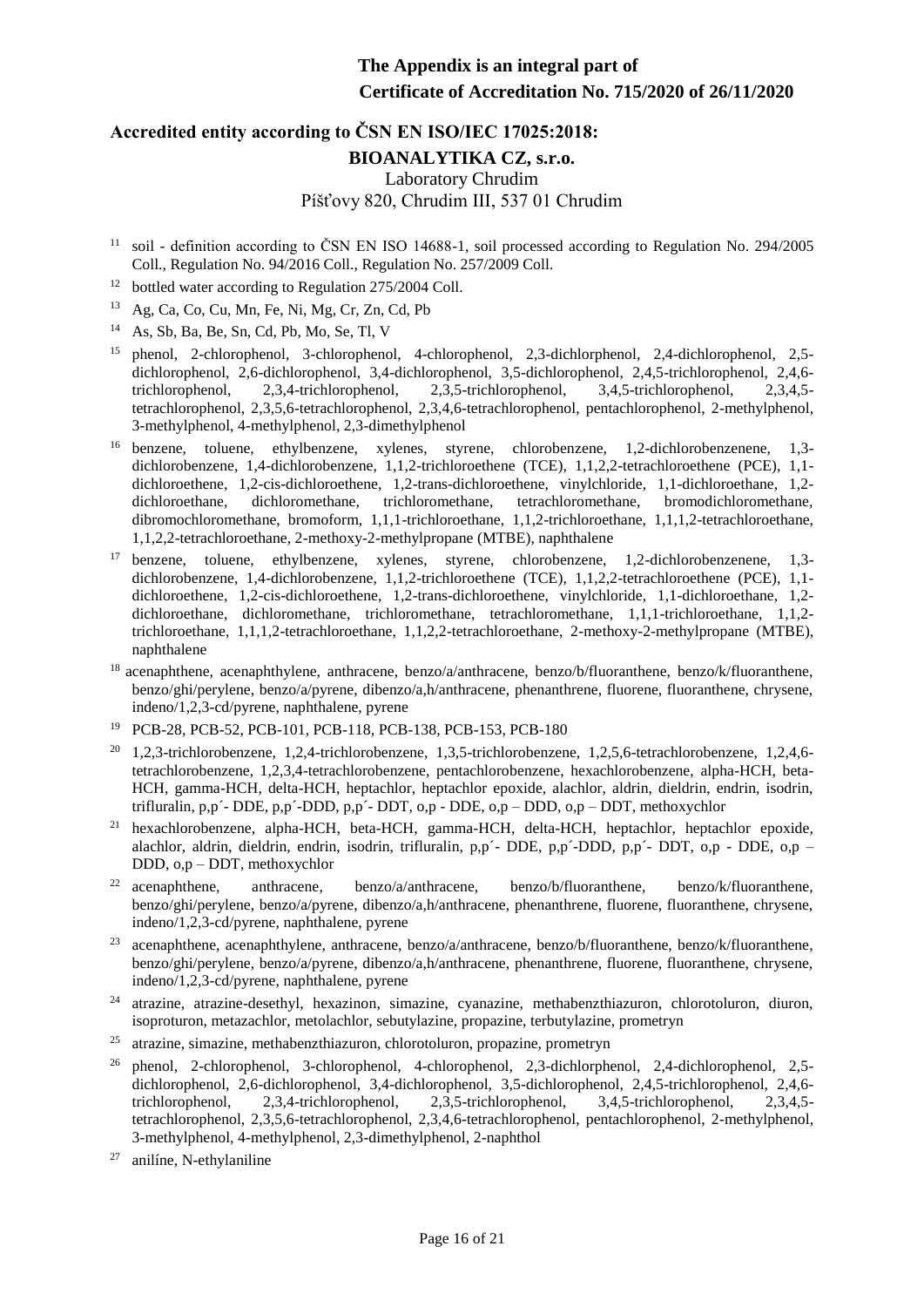# **Accredited entity according to ČSN EN ISO/IEC 17025:2018: BIOANALYTIKA CZ, s.r.o.** Laboratory Chrudim Píšťovy 820, Chrudim III, 537 01 Chrudim

- <sup>28</sup> bis-(2-ethylhexyl)phthalate, butylbenzylphthalate, dimethylphthalate, diethylphthalate, di-n-butylphthalate, di-n-octylphthalate
- <sup>29</sup> Ag, Al, As, Ba, Be, Bi, B, Cd, Ca, Cr, Co, Cu, K, Li, Fe, Mg, Mn, Mo, Na, Ni, P, Pb, Rb, Sb, Se, Sn, Sr, Ti, V, W, Zn
- <sup>30</sup> Benzene, toluene, ethylbenzene, xylenes, styrene, chlorobenzene, 1,2-dichlorobenzenene, 1,3dichlorobenzene, 1,4-dichlorobenzene, 1,1,2-trichloroethene (TCE), 1,1,2,2-tetrachloroethene (PCE), 1,1 dichloroethene, 1,2-cis-dichloroethene, 1,1-dichloroethane, 1,2-dichloroethane, dichloromethane, trichloromethane, tetrachloromethane, bromodichloromethane, dibromochloromethane, bromoform, 1,1,1 trichloroethane, 1,1,2-trichloroethane, 1,1,1,2-tetrachloroethane, 1,1,2,2-tetrachloroethane, 2-methoxy-2 methylpropane (MTBE), tert. butyl ethylether (ETBE), naphthalene, acetone, 2-butanol, 2-propanol, ethylacetate, butylacetate, propylbenzene, 1,2,3-trimethylbenzene, 1,2,4-trimethylbenzene, 1,3,5 trimethylbenzene, methylethylketon
- <sup>31</sup> NH<sub>3</sub>, C<sub>6</sub>H<sub>6</sub>, Cl<sub>2</sub>, HCl, HF, HCHO, HNO<sub>3</sub>, NO<sub>2</sub>, SO<sub>2</sub>, CO, CO<sub>2</sub>, NO<sub>x</sub>, O<sub>3</sub>, H<sub>2</sub>S, PCE, TCE
- <sup>32</sup> Formaldehyde, acetaldehyde, acrolein, acetone, propionaldehyde, crotonaldehyde, methacrolein, methylethylketone, butyraldehyde, benzaldehyde, valeraldehyde, m-tolulaldehyde, hexaldehyde

#### **Explanations:**

| GCFID            | Gas Chromatography with Flame-Ionization Detector               |
|------------------|-----------------------------------------------------------------|
| GC/MS            | Gas Chromatography with Mass Detector                           |
| <b>HPLC</b>      | High-Performance Liquid Chromatography                          |
| EPA              | US Environmental Protection Agency                              |
| <b>NDIR</b>      | Non-Dispersive Infrared Analyser                                |
| <b>AAS/FLAME</b> | Atomic absorption spectroscopy/flame                            |
| AAS/ETA          | Atomic absorption spectroscopy/Electrothermal Atomization       |
| <b>ICP/OES</b>   | <b>Inductively Coupled Plasma Optical Emission Spectrometry</b> |
| <b>ICP/MS</b>    | <b>Inductively Coupled Plasma Mass Spectrometry</b>             |
| <b>TOC</b>       | <b>Total Organic Carbon</b>                                     |
| <b>TIC</b>       | <b>Total Inorganic Carbon</b>                                   |
| DOC              | Dissolved Organic Carbon                                        |
| <b>AHEM</b>      | Acta Hygienica, Epidemiologica et Microbiologica                |
|                  |                                                                 |

Annex: Flexible scope of accreditation

| Ordinal numbers of tests                                                           |  |
|------------------------------------------------------------------------------------|--|
| $41 - 46, 58, 63 - 65, 68 - 71, 75 - 78, 82, 85, 90 - 94, 98 - 100, 213, 223, 224$ |  |

The Laboratory is allowed to modify the test methods listed in the Annex within the specified scope of accreditation provided the measuring principle is observed according to MPA 00-09-13. The flexible approach to the scope of accreditation cannot be applied to the tests not included in the Annex.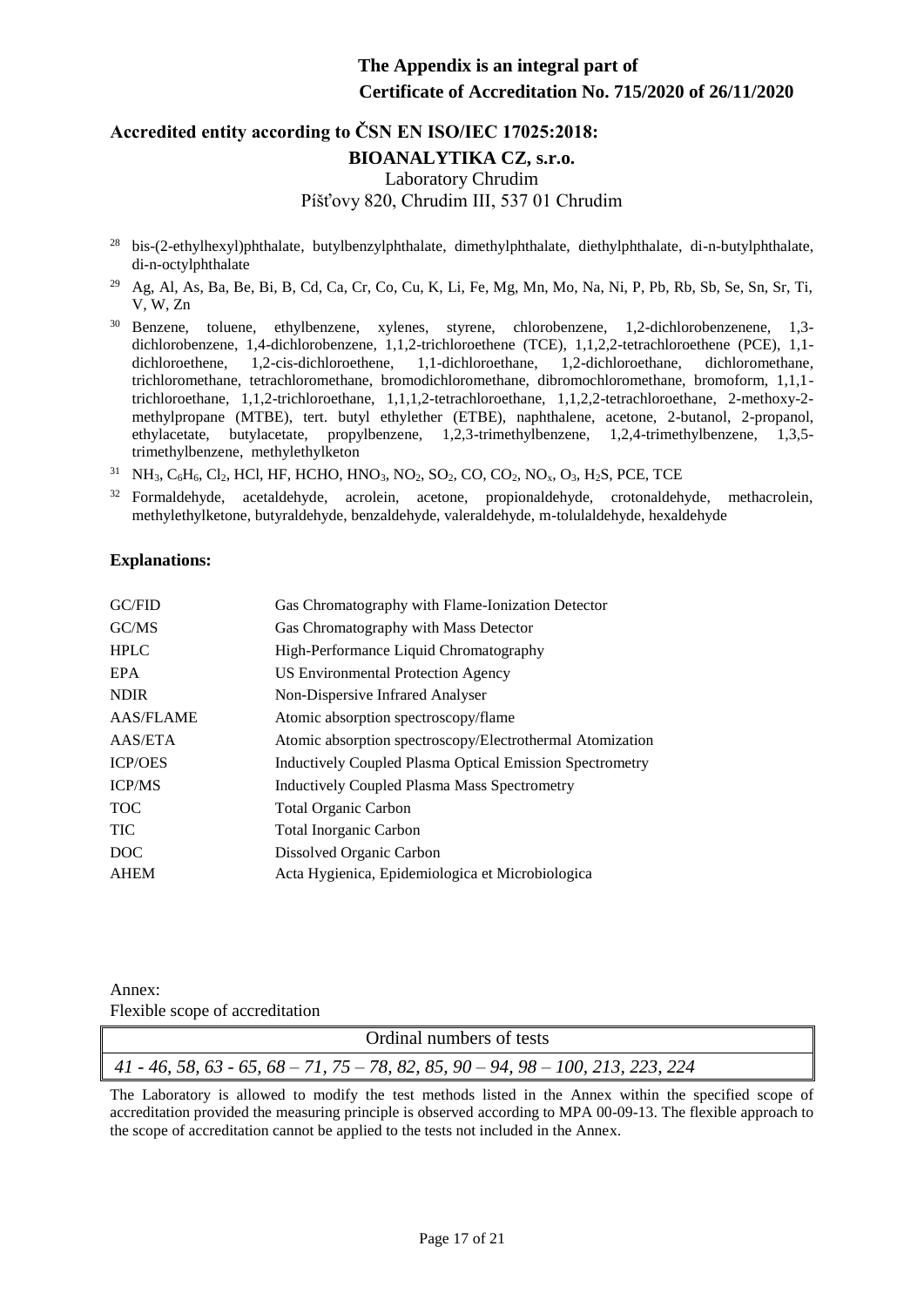# **Accredited entity according to ČSN EN ISO/IEC 17025:2018: BIOANALYTIKA CZ, s.r.o.** Laboratory Chrudim Píšťovy 820, Chrudim III, 537 01 Chrudim

#### **Sampling:**

| Ordinal<br>number <sup>2</sup> | <b>Sampling procedure</b><br>name                         | Sampling procedure identification <sup>1</sup>                                                                                                       | Sampled object                        |
|--------------------------------|-----------------------------------------------------------|------------------------------------------------------------------------------------------------------------------------------------------------------|---------------------------------------|
| 1 <sup>1</sup>                 | Drinking water sampling                                   | SOP - V-01<br>(ČSN EN ISO 5667-1,<br>ČSN EN ISO 5667-3,<br>ČSN ISO 5667-5,<br>ČSN EN ISO 5667-14,<br>ČSN EN ISO 19458,<br>Reg. 252/2004 Coll.)       | Drinking water, bottled water         |
| 2 <sup>1</sup>                 | Waste water sampling - manual<br>and by automatic sampler | $SOP - V - 02$<br>(ČSN EN ISO 5667-1,<br>ČSN EN ISO 5667-3,<br>ČSN ISO 5667-10,<br>ČSN EN ISO 5667-14)                                               | Industrial and sewage waste<br>water  |
| 3 <sup>1</sup>                 | Manual sampling of sludge8<br>from WWTP                   | $SOP - V-03$<br>(ČSN EN ISO 5667-1,<br>ČSN EN ISO 5667-13,<br>ČSN EN ISO 5667-15)                                                                    | Dewatered sludge8 from<br><b>WWTP</b> |
| 4 <sup>1</sup>                 | Sampling of Soils11 and solid<br>waste9                   | $SOP - V-04$<br>(ČSN ISO 10381-6,<br>TNI CEN/TR 15310-1,<br>TNI CEN/TR 15310-2,<br>TNI CEN/TR 15310-3,<br>TNI CEN/TR 15310-4,<br>TNI CEN/TR 15310-5) | Solid waste9                          |
| 5 <sup>1</sup>                 | Sampling of sediments                                     | $SOP - V-05$<br>(ČSN EN ISO 5667-1,<br>ČSN EN ISO 5667-3<br>ČSN ISO 5667-12,<br>ČSN EN ISO 5667-14<br>ČSN EN ISO 5667-15)                            | Sediments                             |
| 6 <sup>1</sup>                 | Ground water sampling - manual<br>and with pressure pump  | $SOP - V-06$<br>(ČSN EN ISO 5667-1,<br>ČSN EN ISO 5667-3,<br>ČSN ISO 5667-11,<br>ČSN EN ISO 5667-14)                                                 | Ground water                          |
| 7 <sup>1</sup>                 | Manual sampling of surface<br>water                       | $SOP - V - 07$<br>(ČSN EN ISO 5667-1,<br>ČSN EN ISO 5667-6,<br>ČSN ISO 5667-4,<br>ČSN EN ISO 5667-14)                                                | Surface water                         |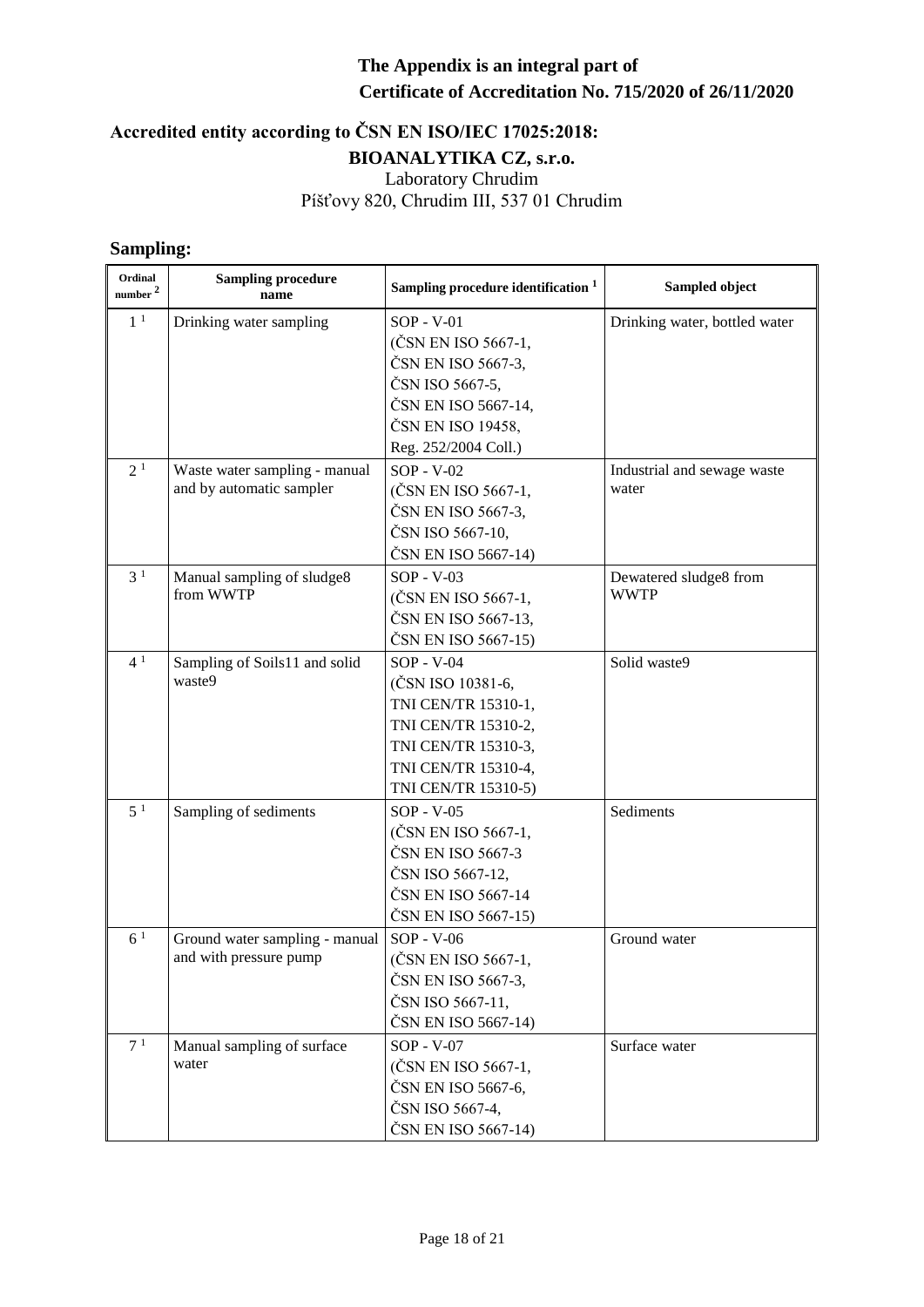| Ordinal<br>number <sup>2</sup> | <b>Sampling procedure</b><br>name                          | Sampling procedure identification <sup>1</sup> | Sampled object            |
|--------------------------------|------------------------------------------------------------|------------------------------------------------|---------------------------|
| 8 <sup>1</sup>                 | Bathing water10 sampling                                   | SOP - V-08                                     | Artificial bathing places |
|                                |                                                            | (ČSN EN ISO 5667-1,                            |                           |
|                                |                                                            | ČSN EN ISO 5667-3,                             |                           |
|                                |                                                            | ČSN EN ISO 5667-14,                            |                           |
|                                |                                                            | ČSN EN ISO 19458,                              |                           |
|                                |                                                            | Reg. MoA CR No. 238/2011                       |                           |
|                                |                                                            | Coll.)                                         |                           |
| 9 <sup>1</sup>                 | Sampling of water from natural                             | SOP - V-09                                     | Natural bathing places    |
|                                | bathing places                                             | (ČSN EN ISO 19458,                             |                           |
|                                |                                                            | ČSN EN ISO 5667-1,                             |                           |
|                                |                                                            | ČSN EN ISO 5667-3,                             |                           |
|                                |                                                            | ČSN ISO 5667-4,                                |                           |
|                                |                                                            | ČSN ISO 5667-6,                                |                           |
|                                |                                                            | ČSN EN ISO 5667-14,                            |                           |
|                                |                                                            | ČSN 75 7712,                                   |                           |
|                                |                                                            | ČSN 75 7717,                                   |                           |
|                                |                                                            | TNV 75 7340,                                   |                           |
|                                |                                                            | Reg. MoA CR No. 238/2011                       |                           |
|                                |                                                            | Coll.)                                         |                           |
| $10 - 19$                      | Reserved                                                   |                                                |                           |
| 20 <sup>2</sup>                | Gas and vapour sampling by                                 | $SOP - V-20$                                   | Emissions                 |
|                                | absorption into liquid                                     | (ČSN 83 4752-1,                                |                           |
|                                |                                                            | ČSN 83 4752-2                                  |                           |
|                                |                                                            | ČSN EN 1911,                                   |                           |
|                                |                                                            | ČSN 83 4751-1,                                 |                           |
|                                |                                                            | ČSN 83 4751-2,                                 |                           |
|                                |                                                            | ČSN 83 4728-1,                                 |                           |
|                                |                                                            | ČSN 83 4728-2,                                 |                           |
|                                |                                                            | Sanitary Regulation No. 52,                    |                           |
|                                |                                                            | ČSN 83 4712-1,                                 |                           |
|                                |                                                            | ČSN 83 4712-2,                                 |                           |
|                                |                                                            | ČSN EN 14791,                                  |                           |
|                                |                                                            | ČSN 83 4711-1,                                 |                           |
|                                |                                                            | ČSN 83 4711-2,                                 |                           |
|                                |                                                            | Gov. Reg. No. 361/2007 Coll.)                  |                           |
| 21 <sup>2</sup>                | Sampling of gases and vapours                              | $SOP - V-21$                                   | Emissions                 |
|                                | by sorption on a solid sorbent                             | (ČSN P CEN/TS 13649)                           |                           |
| $22^{2}$                       | Sampling of solid pollutants                               | $SOP - V-22$                                   | Emissions                 |
|                                | (isokinetic sampling with<br>automatic isokinetic control) | (ČSN EN 13284-1,                               |                           |
|                                |                                                            | ČSN ISO 9096:1998)                             |                           |
| 23 <sup>2</sup>                | Sampling of solid pollutants                               | $SOP - V-22$                                   | Emissions                 |
|                                | (isokinetic sampling with                                  | (ČSN EN 13284-1,                               |                           |
|                                | manual isokinetic control)                                 | ČSN ISO 9096:1998)                             |                           |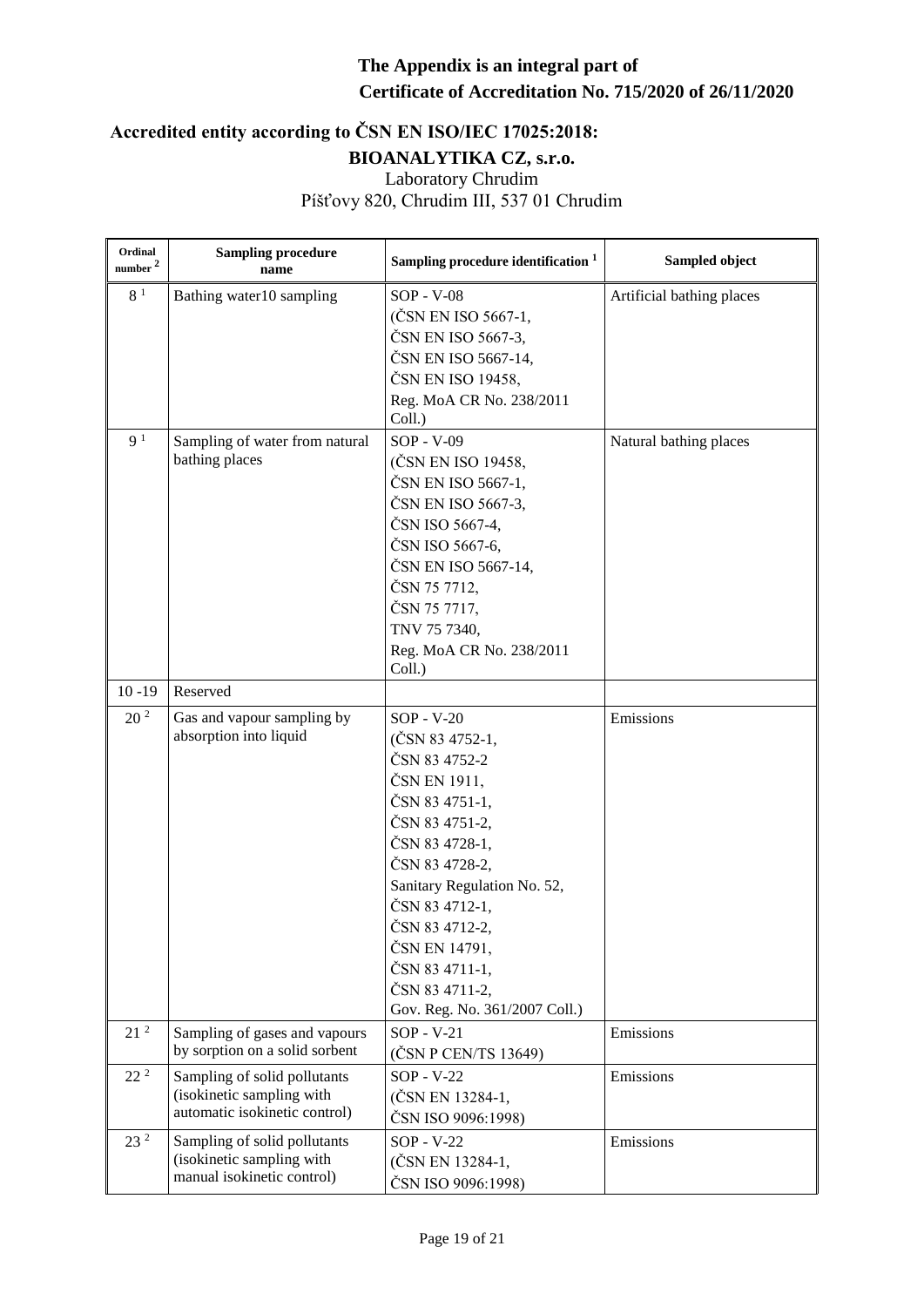| Ordinal<br>number <sup>2</sup> | <b>Sampling procedure</b><br>name                                                                                                                                                                                                       | Sampling procedure identification <sup>1</sup>                                                                                                                                                                                                                                   | Sampled object                                |
|--------------------------------|-----------------------------------------------------------------------------------------------------------------------------------------------------------------------------------------------------------------------------------------|----------------------------------------------------------------------------------------------------------------------------------------------------------------------------------------------------------------------------------------------------------------------------------|-----------------------------------------------|
| $24^2$                         | Sampling for the determination<br>of heavy metals (As, Cd, Be, Cr,<br>Co, Ni, Tl, Se, Te, Sb, Sn, Mn,<br>Cu, Pb, V, Zn, Al, Hg) -<br>isokinetic sampling with<br>automatic manual isokinetic<br>control and absorption into a<br>liquid | SOP - V-24<br>(ČSN EN 13284-1,<br>ČSN ISO 9096:1998,<br>ČSN EN 14385,<br>ČSN EN 13211,<br>EPA Method 29)                                                                                                                                                                         | Emissions                                     |
| 25 <sup>2</sup>                | Sampling for the determination<br>of persistent organic compounds<br>POPs - isokinetic sampling with<br>automatic, manual isokinetic<br>control, filtration-condensation<br>method                                                      | $SOP - V-25$<br>(ČSN EN 1948-1,<br>ČSN EN 1948-4+A1,<br>ISO 11338-1,<br>ISO 11338-2)                                                                                                                                                                                             | Emissions                                     |
| 26 <sup>2</sup>                | Sampling of air for the<br>determination of gases and<br>vapours                                                                                                                                                                        | $SOP - V-26$<br>(ČSN EN 482+A1,<br>ČSN EN 689,<br>ČSN EN ISO 16000-1,<br>ČSN EN ISO 16000-2,<br>ČSN EN ISO 16000-5,<br>ČSN EN ISO 16000-11,<br>ČSN EN ISO 16000-15,<br>ČSN EN ISO 16000-26,<br>ČSN EN ISO16017,<br>Gov. Reg. No. 361/2007 Coll.,<br>Regulation No. 6/2003 Coll.) | Working, indoor and outdoor<br>air            |
| 27 <sup>2</sup>                | Sampling of air for the<br>determination of dust content<br>and aerosols                                                                                                                                                                | $SOP - V-27$<br>(ČSN EN 481,<br>ČSN EN 482+A1,<br>ČSN EN 689,<br>ČSN EN ISO 16000-1,<br>ČSN EN ISO 16000-7,<br>Gov. Reg. No. 361/2007 Coll.,<br>Regulation No. 6/2003 Coll.)                                                                                                     | Working, indoor and outdoor<br>air            |
| 28 <sup>2</sup>                | Air sampling into tedlar bags                                                                                                                                                                                                           | $SOP - V-28$<br>(ČSN EN 482+A1,<br>ČSN EN 689,<br>Regulation No. 6/2003 Coll.)                                                                                                                                                                                                   | Emissions, working, indoor and<br>outdoor air |
| 29 <sup>1</sup>                | Soil air sampling                                                                                                                                                                                                                       | SOP-V-29<br>(ME Guideline - Sampling in<br>Rehabilitation Geology, chap.<br>III.10 Sampling of air and air<br>mass, 2006)                                                                                                                                                        | Soil air                                      |